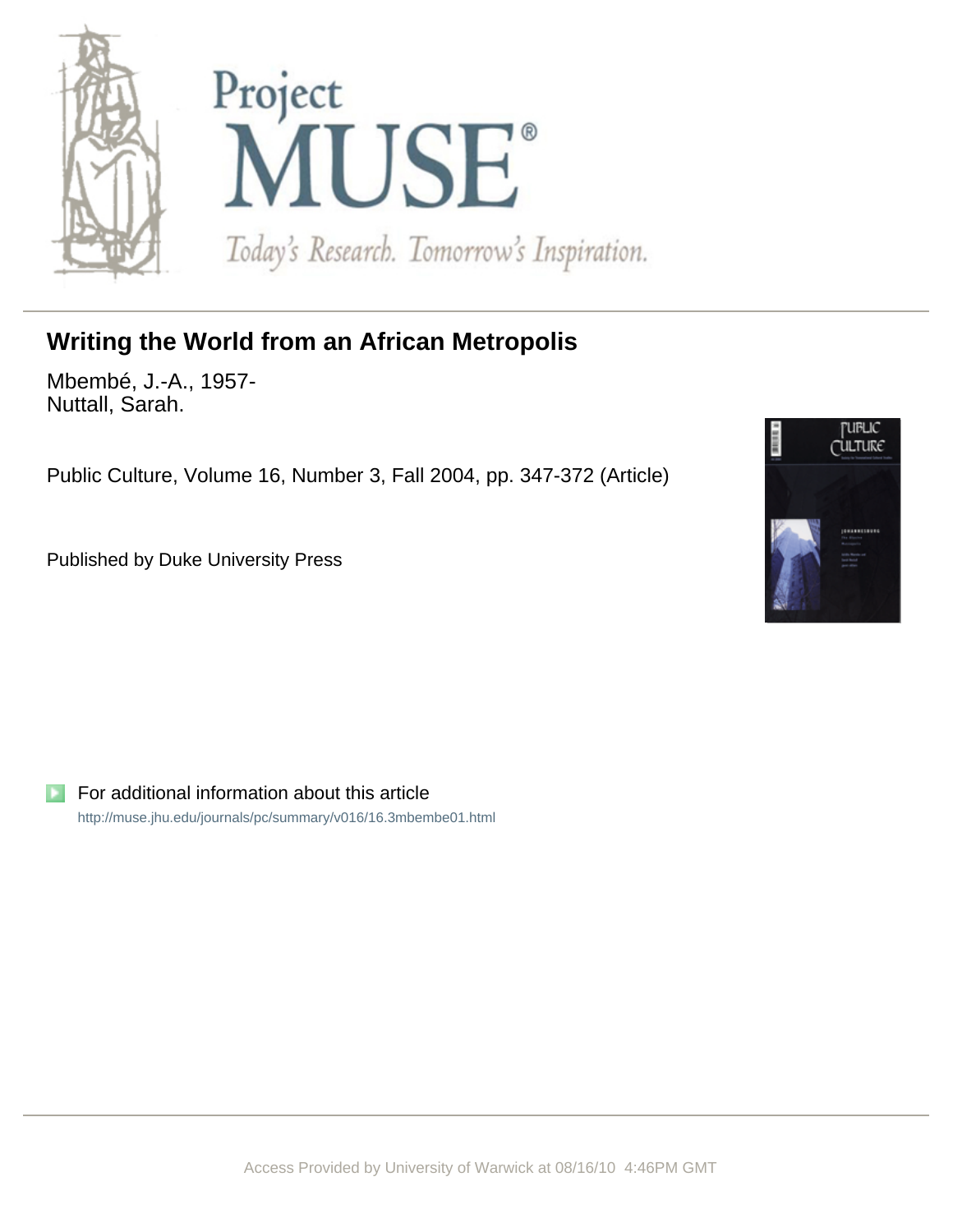

# **Writing the World from an African Metropolis**

*Achille Mbembe and Sarah Nuttall*

*There is a manner about Johannesburg, it makes the impression of a metropolis.* Sarah G. Millin, *The South Africans*

This special issue of *Public Culture* is, and is not, about Africa. It is, and is not, about Johannesburg. It is an exercise in writing the worldliness—or the beingabout Johannesburg. It is an exercise in writing the worldliness—or the beingin-the-world—of contemporary African life forms.

Carol Breckenridge, the former editor of the journal, first suggested that *Public Culture* run a special issue on Africa. The current editor and executive editor, Beth Povinelli and Dilip Gaonkar, not only vigorously endorsed the project but also helped in shaping it intellectually. In particular, ongoing discussions with Beth Povinelli in Johannesburg and New York enriched the issue's rationale. These discussions also prompted a wider conversation about writing the world from the global South that extended beyond the ambit of this particular issue. *Public Culture*'s editorial committee provided challenging comments on, and constructive criticisms of, each of the essays. Kaylin Goldstein has been a superb interlocutor and manager of the production process. We have benefited greatly from James Rizzo's copyediting skills. The Witwatersrand Institute for Social and Economic Research (WISER) has been an extraordinarily conducive environment from which to produce this issue. We owe a great intellectual debt to all of our colleagues, specifically Deborah Posel, Jon Hyslop, Liz Walker, Ivor Chipkin, Graeme Reid, Irma Duplessis, Tom Odhiambo, and Robert Muponde. We would also like to thank Arjun Appadurai, Carol Breckenridge, Paul Gilroy, Dominique Malaquais, Vyjayanthi Rao, and Vron Ware for their intellectual companionship during a semester spent at Yale University. Isabel Hofmeyr, Jon Hyslop, and Lindsay Bremner all commented on the introduction. Funding for the images in this issue has come from a grant from AIRE-Développement, a French institute for research on development based in Paris.

*Public Culture* 16(3): 347–372 Copyright © 2004 by Duke University Press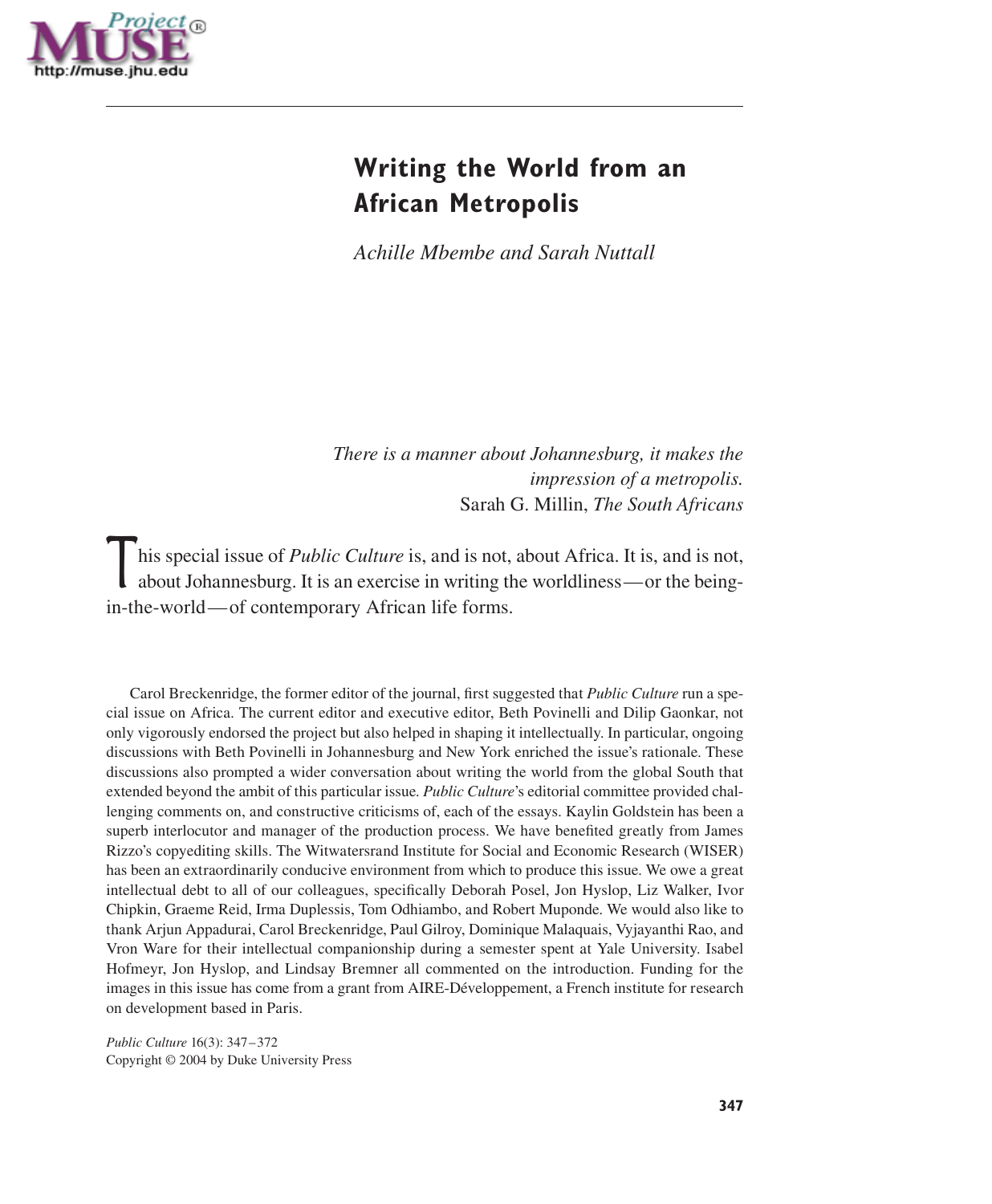# **Life in Motion**

To write, said Maurice Blanchot, is the same thing as to form. To a large extent, to write is to bring to the surface something that is not yet there or that is there only as latent, as potential. Following Jean-Luc Nancy, we take the world to be "the infinite resolution of sense into fact and fact into sense"—the ongoing negotiation, that is, between what is and what could be.1 To write the world from Africa or to write Africa into the world, or as a fragment thereof, is a compelling and perplexing task. When we were asked to edit a special issue of *Public Culture* on Africa, it quickly became clear to us that producing such an issue without a profound reinterrogation of Africa as a sign in modern formations of knowledge would have little value, both for *Public Culture*'s readers and for us as editors.

Why? Because *Africa* as a name, as an idea, and as an object of academic and public discourse has been, and remains, fraught. It is fraught in ways that go beyond even the paradigm of orientalism first introduced by Edward Said to speak to the staging of the difference of the non-West from the West. Indeed, Africa is not only perpetually caught and imagined within a web of difference and absolute otherness.2 More radically, the sign is fraught because Africa so often ends up epitomizing the intractable, the mute, the abject, or the other-worldly.3 So overdetermined is the nature of this sign that it sometimes seems almost impossible to crack, to throw it open to the full spectrum of meanings and implications that other places and other human experiences enjoy, provoke, and inhabit.4 The obstinacy with which scholars in particular (including African scholars) continue to describe Africa as an object *apart from the world*, or as a failed and incomplete example of something else, perpetually underplays the embeddedness in multiple elsewheres of which the continent actually speaks.

There are many explanations for the failure of contemporary scholarship to describe the novelty and originality of this continent in all its complexity, to pay sufficient attention to that which is unknown about it, or to find order in the apparent mess of its past and the chaos of its present. It suffices to mention a few. First is the fact that the ways in which societies compose and invent themselves in the present (the *creativity of practice*) is always ahead of the knowledge produced

<sup>1.</sup> Jean-Luc Nancy, *The Sense of the World* (Minneapolis: University of Minnesota Press, 1997), 9.

<sup>2.</sup> V. Y. Mudimbe, *The Invention of Africa: Gnosis, Philosophy, and the Order of Knowledge* (Bloomington: Indiana University Press, 1988).

<sup>3.</sup> Achille Mbembe, *On the Postcolony* (Berkeley: University of California Press, 2001), 1–4.

<sup>4.</sup> Achille Mbembe, "African Modes of Self-Writing," *Public Culture* 14 (2002): 239–73.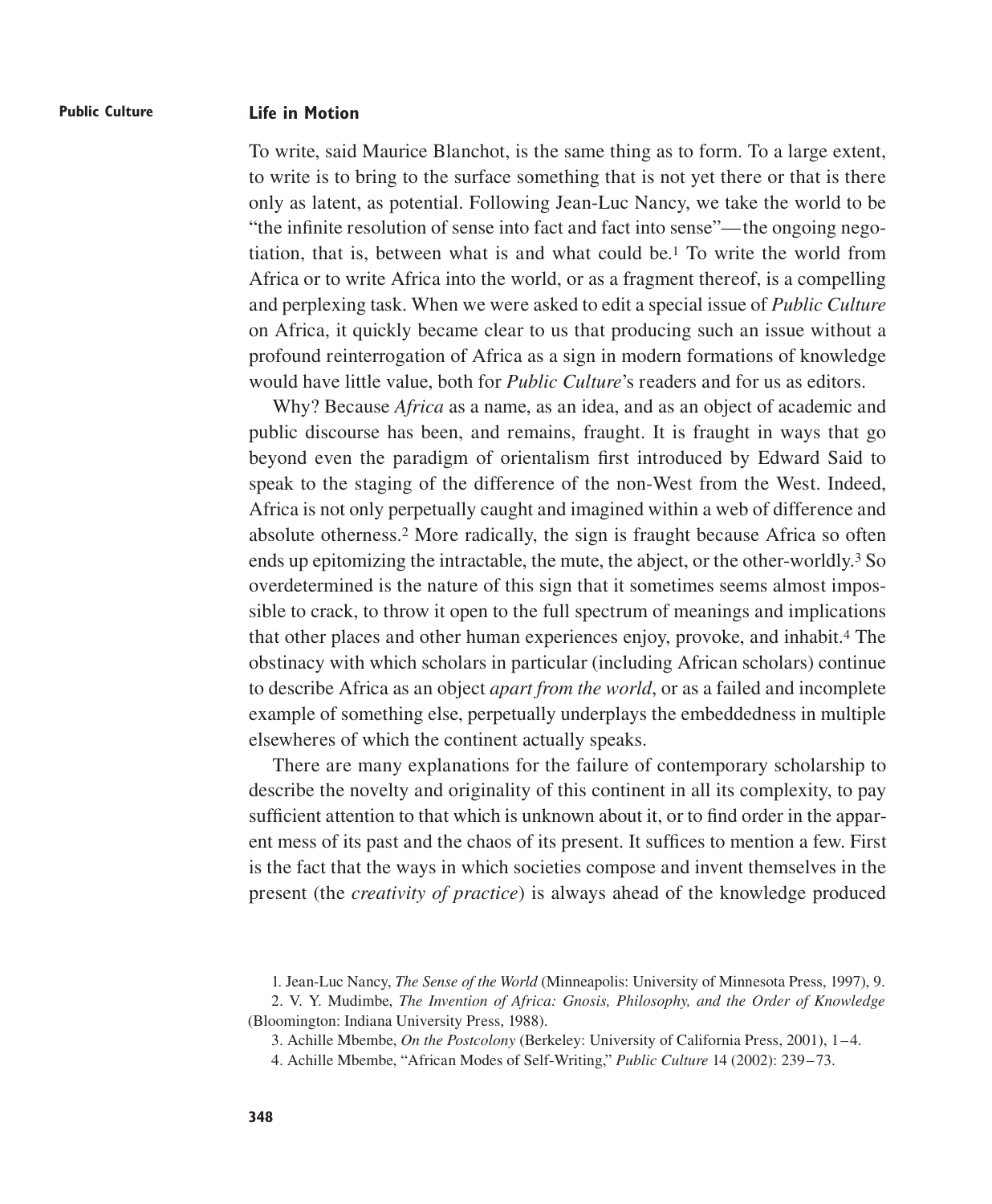about them. In addition, these compositional acts always move in multiple and unforeseen directions. What binds societies, made up of multiple assemblages and disjunctive syntheses, is some kind of artifice they come to believe in.5 They have, thus, the capacity to continually produce something new and singular, as yet unthought, which cannot always be accommodated within established conceptual systems and languages.

When it comes to scholarship on Africa, the encounter with what we cannot yet "determine" because it has not yet become or will never be definite—an encounter with indeterminacy, provisionality, and the contingent—assumes the proportions of an epistemological abyss. It is not simply that life changes rapidly and vast domains of human struggle and achievement are hardly the object of documentation, archiving, or empirical description—and even less so of satisfactory narrative or interpretive understanding. It is also that uncertainty and turbulence, instability and unpredictability, and rapid, chronic, and multidirectional shifts are the social forms taken, in many instances, by daily experience.<sup>6</sup>

Yet the conceptual categories with which to account for social velocity, the power of the unforeseen and of the *unfolding*, are in need of refinement. So too is the language with which to describe people's relentless determination to negotiate conditions of turbulence and to introduce order and predictability into their lives. There have been limits to the capacity of the epistemological imagination to pose questions about how we know what we know and what that knowledge is grounded upon; to draw on multiple models of time so as to avoid one-way causal models; to open a space for broader comparative undertakings; and to account for the multiplicity of the pathways and trajectories of change. Where empirical work and local studies are carried out, generally they are poorly informed theoretically. As fresh questions emerge and new dramas take shape, the social sciences manifest a surprising lack of openness toward the humanities. Historical and political scholarship is not combined with fundamental philosophical inquiry, and this has led to a dramatic "thinning" of "the social." The latter is still understood as a matter of *order* and *contract* rather than as the locus of *experiment* and *artifice*.

5. Cornelius Castoriadis, *L'institution imaginaire de la société* (Paris: Seuil, 1975).

6. In such contexts, as Jane I. Guyer argues, "people's decisions have to be deeply and intelligently reasonable without, however, benefiting from the luxury of being based on calculation of discrete and stable variables (as per rational choice theories). Temporal horizons may have to shift suddenly as new configurations of power, price, and plausible social action form and reform." Introduction to *Money Struggles and City Life: Devaluation in Ibadan and Other Urban Centers in Southern Nigeria, 1986–1996*, ed. Jane Guyer, La Ray Denzer, and Adigun A. B. Agbaye (Portsmouth, N.H.: Heinemann, 2002), xi.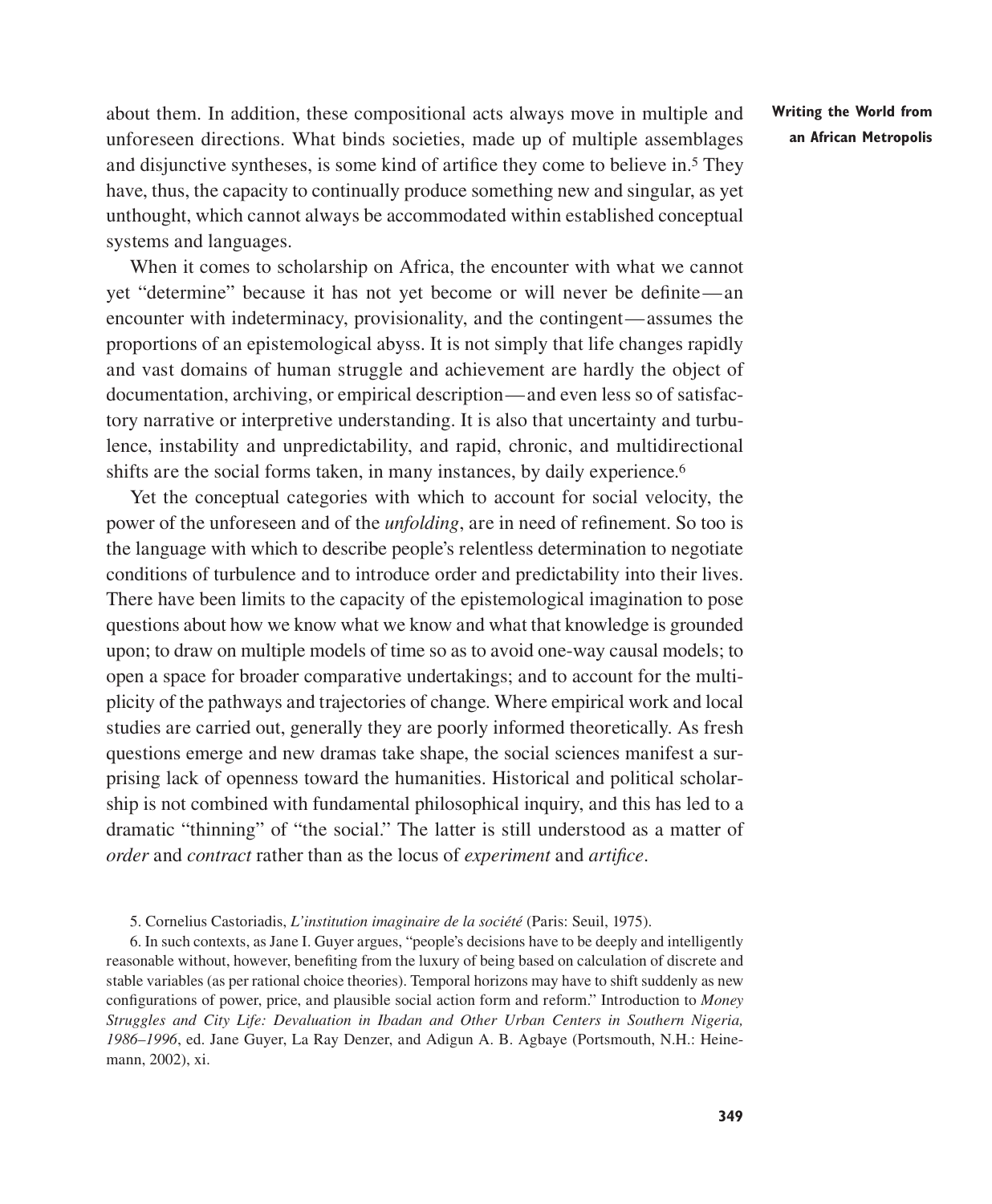A second reason for the failure of contemporary scholarship to describe Africa's complexity is the relegation of the continent to the twin provinces of anthropology and development studies. To a large extent, in the division of intellectual labor inherited from the nineteenth century, both disciplines constitute sciences of alterity and difference. If one of anthropology's many tasks is to understand forms of originality, development studies are mainly concerned with the pragmatics of prescription and the taxonomies of social engineering, state building, and good governance. In spite of recent efforts in anthropology, in particular, to use concepts that allow for a creative tension between subject and object (the reflexive turn), these two disciplines' foundational assumptions are still the unconscious belief that particular modes of describing reality are appropriate to "modern" societies, on the one hand, and to nonliterate, underdeveloped, and "residual" worlds, on the other hand. In this view, there can be no authentic description of Africa that does not touch on witchcraft, kinship, poverty, or chieftaincy. This compartmentalization of knowledge undergirds the obsession with Africa's uniqueness, and it feeds the overwhelming neglect of *how* the meanings of Africanness are made.

Third are the effects of the crisis of representation affecting the human sciences in general. In Europe and North America, this crisis arose principally from postmodern challenges to the disciplines' ability to describe an objective world and to understand meaningfully any lived experience.7 Paradoxically, in Africa the origins of the crisis can be said to originate in the fact that the postmodern challenge has always been weak and the *archives* scholars rely on always too thin. As far as the nature of theory and the nature of Africa are concerned, functionalism and instrumentalism have always been the order of the day. At no time have the analytical and normative strands of functionalist, neoliberal, and Marxist political economy been eclipsed by cultural studies, postcolonial, or postmodern criticism.8 As the African predicament becomes ever more complex, the manifestations of the crisis are to be found in a loss of the virtues of curiosity and astonishment at what the (African) world might be. The refusal to recognize that

<sup>7.</sup> See Joan W. Scott, "After History?" and William H. Sewell Jr., "Whatever Happened to the 'Social' in Social History?" in *Schools of Thought: Twenty-five Years of Interpretive Social Science*, ed. Joan W. Scott and Debra Keates (Princeton, N.J.: Princeton University Press, 2001).

<sup>8.</sup> On the nature of these debates in other area studies, see Arif Dirlik and Xudong Zhang, eds., *Postmodernism and China* (Durham, N.C.: Duke University Press, 2000); Alberto Moreiras, *The Exhaustion of Difference: The Politics of Latin American Cultural Studies* (Durham, N.C.: Duke University Press, 2001); and Kandice Chuh and Karen Shimakawa, eds., *Orientations: Mapping Studies in the Asian Diaspora* (Durham, N.C.: Duke University Press, 2001).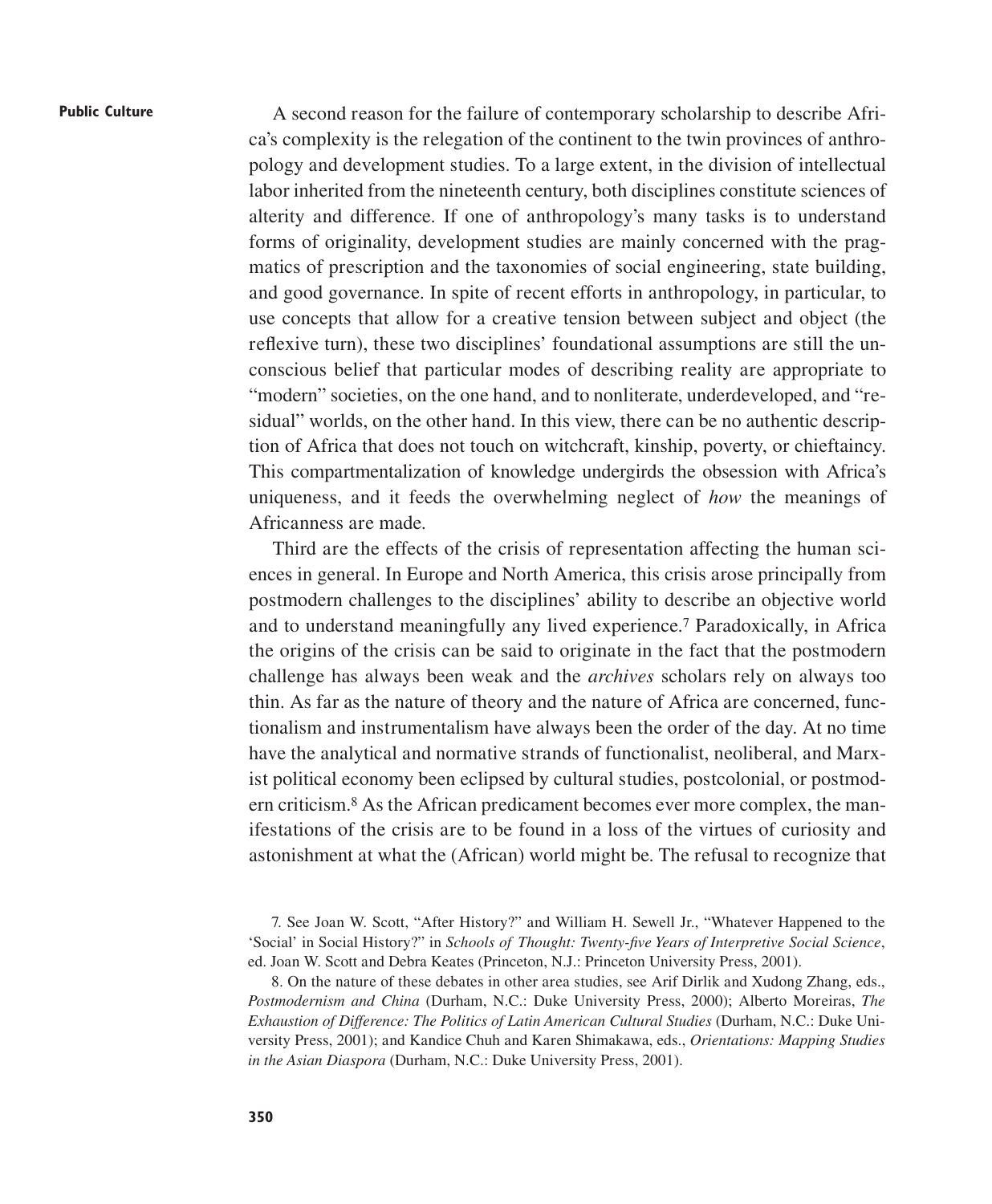all knowledge is contingent on other knowledges has left the continent at the mercy of stolid analyses on the one hand and rapid surveys, off-the-cuff remarks, and anecdotes with sensational value on the other. This translates into an implicit view of Africa as a residual entity, the study of which does not contribute anything to the knowledge of the world or of the human condition in general.

How best to overturn these perpetual and predominant imaginings of Africa? One strategy is to constitute an argument that relies less on difference—or even originality—than on a fundamental connection to an elsewhere. Though the work of difference has performed important functions in the scholarly practice that sought to undercut imperial paradigms, it is clearly time, in the case of Africa, to revisit the frontiers of commonality and the potential of *sameness-as-worldliness*. This is a far cry from a proposition that would aim at rehabilitating facile assumptions about universality and particularity.9 After all, the unity of the world is nothing but its diversity. As Jean-Luc Nancy argues, "the world is a multiplicity of worlds, and its unity is the mutual sharing and exposition of all its worlds within this world." As for the "sharing of the world," it is, fundamentally, "the law of the world."10 If, as we believe, the world has nothing other, if it is not subject to any authority, and if it does not have a sovereign, then we must read Africa in the same terms as we read everywhere else. This is not tantamount to diminishing aspects of its supposed originality or even its distinctiveness or the potency of its suffering. It means that scholarship on Africa should be deprovincialized.

Another strategy is to take seriously the fact that Africa like, everywhere else, has its heres, its elsewheres, and its interstices (*emplacement* and *displacement*). Indeed, historically, the continent has been and still is a space of flows, of flux, of translocation, with multiple nexuses of entry and exit points. As evinced by numerous recent studies, the continent we have in mind exists only as a function of circulation and of circuits.11 It is fundamentally in contact with an *elsewhere*. As such, it is a space that is not only "produced";12 it is also a space that circu-

<sup>9.</sup> See the critique by Dipesh Chakrabarty, *Provincializing Europe: Postcolonial Thought and Historical Difference* (Princeton N.J.: Princeton University Press, 2000).

<sup>10.</sup> Jean-Luc Nancy, *Being Singular Plural* (Stanford, Calif.: Stanford University Press, 2000), 185.

<sup>11.</sup> AbdouMaliq Simone, "On the Worlding of African Cities," *African Studies Review* 44, no. 2 (2001): 15–43; Karine Bennafla, *Le commerce frontalier en Afrique Centrale: Acteurs, espaces, pratiques* (Paris: Karthala, 2002); Cheikh Guèye, *Touba: La capitale des mourides* (Paris: Karthala, 2002).

<sup>12.</sup> Henri Lefebvre, *The Production of Space* (Oxford: Blackwell, 1991).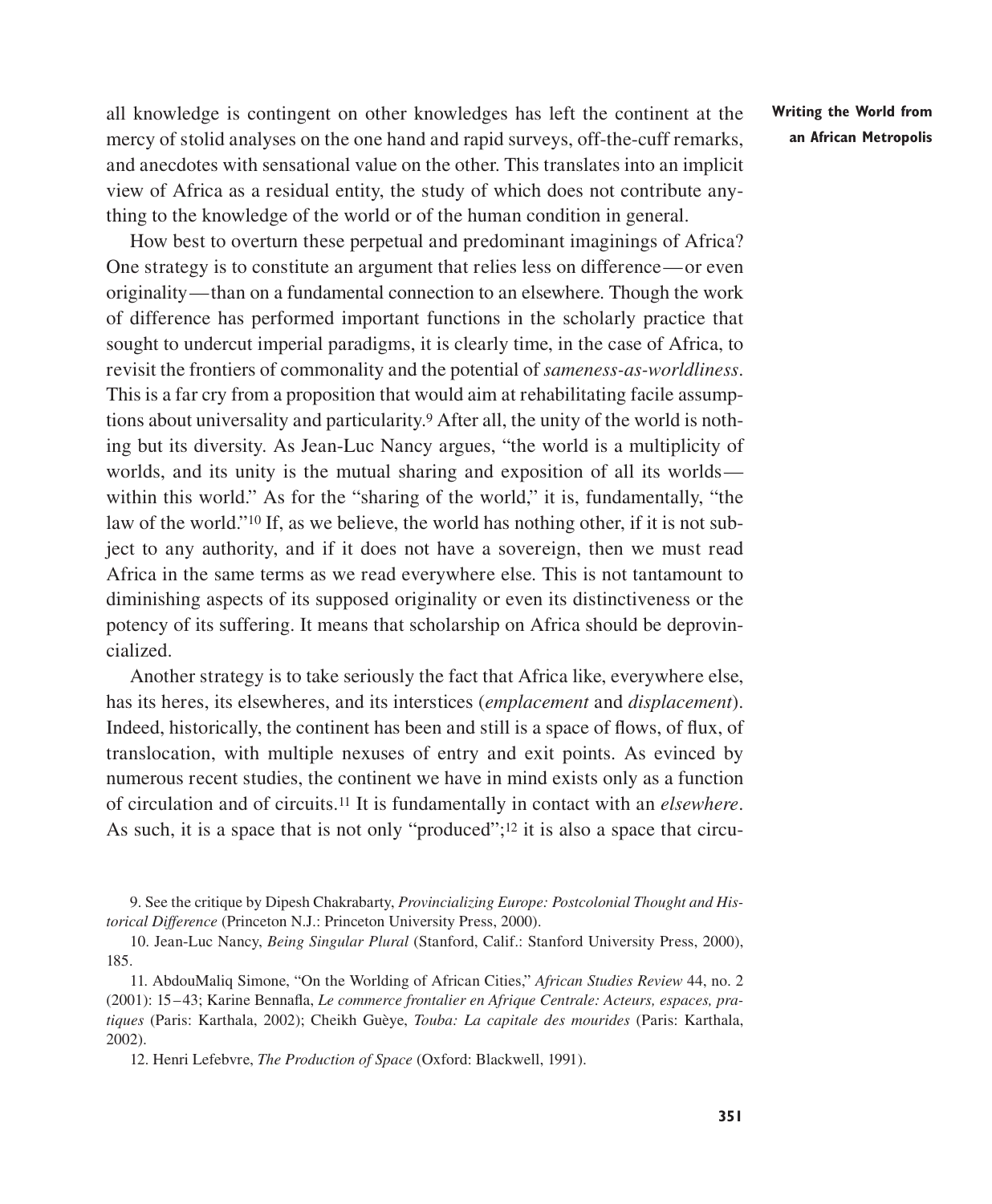lates, that is constantly in motion. One of the more potent ways of disrupting and "jamming" the dominant imaginings of Africa is therefore to concern ourselves anew with space and with discontinuities, to revisit our topographical imagination when it comes to this vast geographical landmass made up of a multiplicity of social forms and interlaced boundaries that, though only partially connected, are nevertheless entangled in myriad ways.

In the attempt to overturn predominant readings of Africa, we need to identify sites within the continent, entry and exit points not usually dwelt upon in research and public discourse, that defamiliarize commonsense readings of Africa. Such sites would throw people off their routine readings and deciphering of African spaces. Identifying such sites entails working with new archives—or even with old archives in new ways. One such archive, as we explore in detail in this issue as a whole, is the metropolis itself. Moreover, identifying many such sites at times implies drawing on new *critical pedagogies*—pedagogies of writing, talking, seeing, walking, telling, hearing, drawing, making—each of which pairs the subject and the object in novel ways to enliven the relationship between them and to better express life in motion.

The above considerations explain the general economy of this special issue, which includes conventional academic articles, short and fragmentary essays and commentaries, interviews and images, paths in the fabric of city life—all aiming to provide the reader with a sense of the worldliness of African life in general and of the African metropolis as a compositional process that is displacable and reversible by the act of reading and deciphering. To a large extent, this special issue is a gesture of defamiliarization. Through such a gesture, we hope to shift, if partially, the center of gravity of traditional forms of analysis and interpretations of Africa in global scholarship. We also hope to show that when it comes to things "African," it is possible to move away from the fascination with the horrors of a seemingly static world and to rehabilitate our curiosity while also insisting on this virtue as a necessary hallmark of a truly global academic project.

#### **Lines of Flight**

To undertake this project of defamiliarization, there is no better site or scene than the city. To be sure, a focus on the city is not new in African studies. In fact, in most social science disciplines, the city has long been used as a device to read social change. Yet according to James Ferguson, early urban studies (of labor migration, changing forms of marriage, the meaning of "tribalism," legal change and informal social networks, changing forms of rural-urban connections) and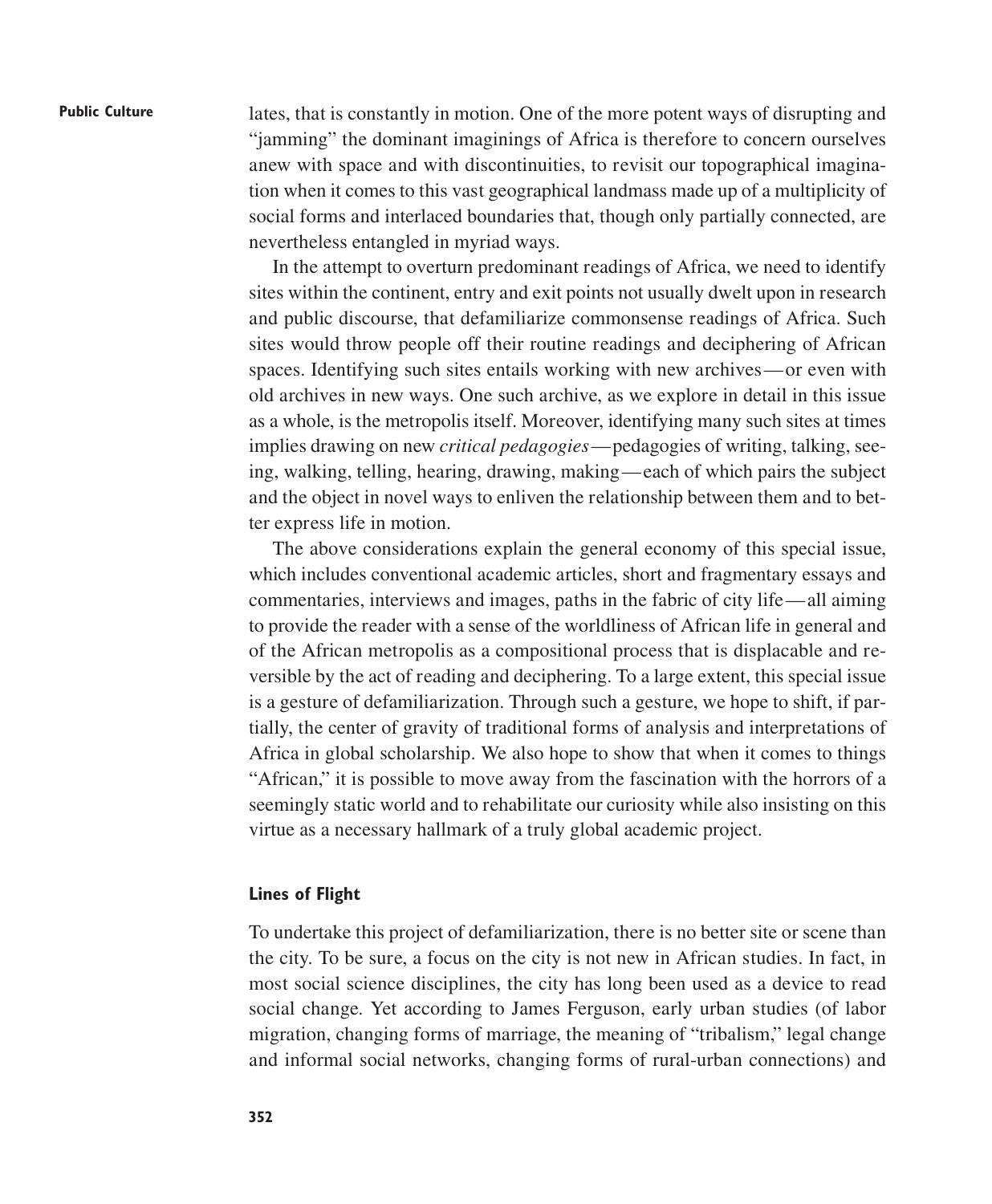established approaches to urbanization "have all depended, in different ways, on an underlying meta-narrative of modernization."13 Anthropology, history, and literature have long seen Africans as fundamentally and even essentially rural creatures, while, like elsewhere, the African city itself has been perceived as an emblem of irresolvable conflict.14 Most of the time, the task of scholarship has been to measure the processes of assimilation to the urban environment and to assess the various ways in which the relationship between the individual and the community is corrupted, reinvented, or maintained. In spite of the existence of old commercial and urban precolonial cultures in the continent, the transition from a rural to an urban life has sometimes been studied as if urban ways of life were totally unknown to those societies prior to European settlement.

Ways of seeing and reading contemporary African cities are still dominated by the metanarrative of urbanization, modernization, and crisis. As is well known, the roots of this metanarrative are to be located in the tenets of nineteenthcentury urban reformism, when the problems facing cities were conceived of as diseases of the social body. For these diseases to be cured, society had to be constructed as a knowable and governable object. Its population had to be policed. As far as Africa is concerned, such ways of seeing the city have determined the nature of urban policies, most particularly in South Africa. More specifically, it is in Johannesburg where the relations of capital, technology, labor, and the unequal distribution of wealth engendered the greatest conflict. Here, race became the critical nexus between the body politic, the creation and distribution of wealth, and systematized human degradation.

As a consequence, most studies of Johannesburg have read the city as nothing but the spatial embodiment of unequal economic relations and coercive and segregationist policies. The city's fabric has been described as a structure in need of radical transformation and only rarely as an expression of an aesthetic vision. In so doing, these studies have forgotten that to a large extent, the city (in Africa and elsewhere) has historically been one of the most privileged sites "if not of the emergence of the question of the subject in the modern sense of the word,"<sup>15</sup> then at least of its articulation to reason and sensation. But as we now know, the subject itself is always *en fuite* (leaking, fleeing)—a fiction of ourselves and a fabu-

<sup>13.</sup> James Ferguson, *Expectations of Modernity: Myths and Meanings of Urban Life on the Zambian Copperbelt* (Berkeley: University of California Press, 1999), 20.

<sup>14.</sup> Burton Pike, *The Image of the City in Modern Literature* (Princeton, N.J.: Princeton University Press, 1981).

<sup>15.</sup> Hubert Damisch, *Skyline: The Narcissistic City*, trans. John Goodman (Stanford, Calif.: Stanford University Press, 2001), 16.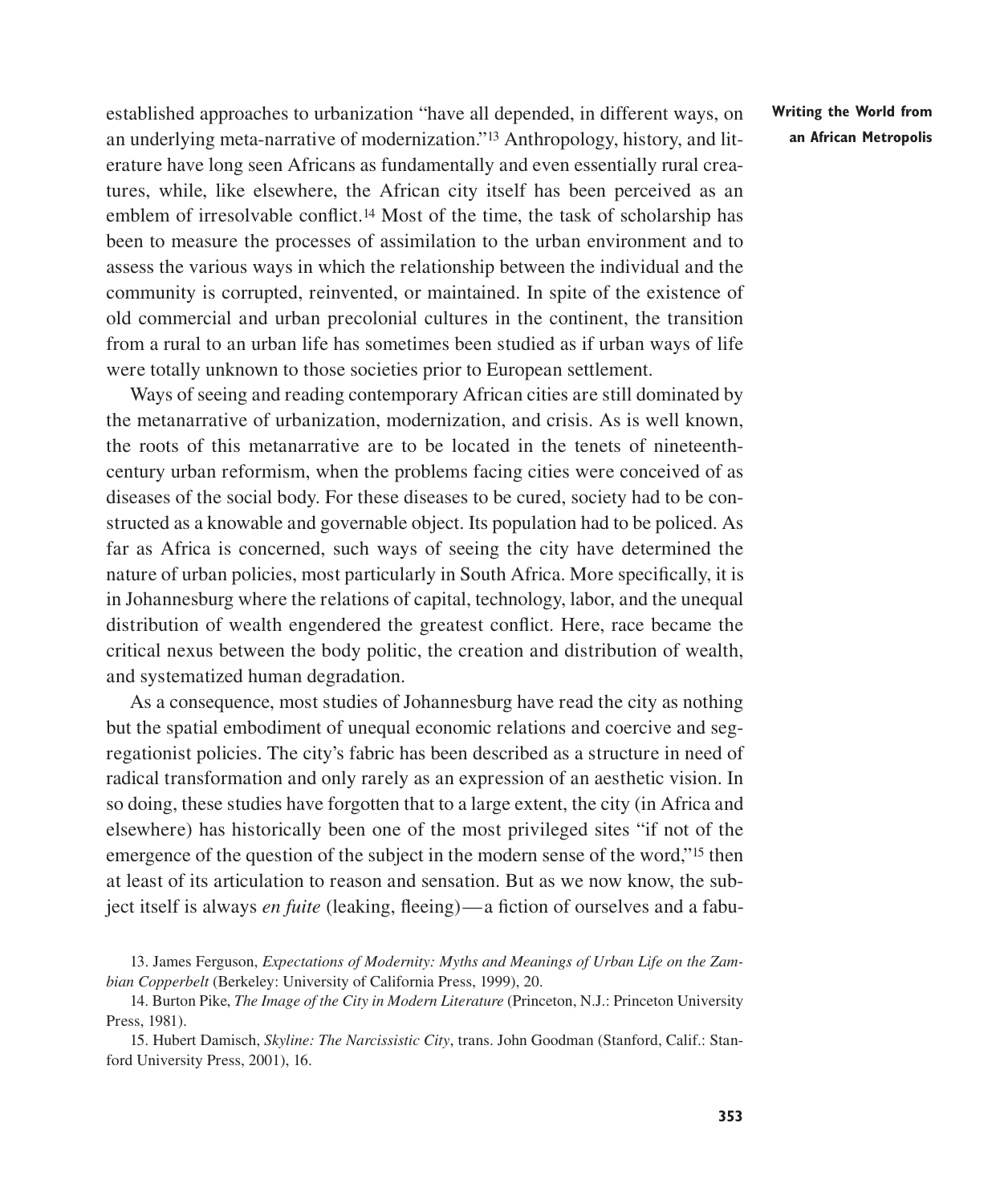lation of our world. So is "the city." Rationally planned or not, the city is "better understood in terms of the manner in which it deals with its *fuites* (leaks)."16

The same can be said of Africa. It can be better understood in terms of its extracanonical leakages, its lines of flight, its borderlands and interfaces. Johannesburg represents one such borderland, one such line of flight. That is why we have chosen it as the main vector for this project of defamiliarization. That the legibility of this extraordinary place has been reduced in most recent (and less recent) literature to an experience of the pathological and of the abnormal—the "crime city"17—is not without parallels elsewhere. After all, the swamp-ridden metropolis of Shanghai in China was, for a long time, "ranked as the most pleasuremad, rapacious, corrupt, strife-ridden, licentious, squalid, and decadent city in the world."18 The loathing of Johannesburg in the social sciences should be seen as part of an antiurban ideology that has consistently perceived the industrial city, in particular, as a cesspool of vice. Writing about the industrial revolution and the process of class struggle that engulfed the Witwatersrand at the turn of the twentieth century, historian Charles van Onselen describes Johannesburg as a "concrete encrustation on a set of rocky ridges," without "fertile soil, striking natural vegetation, a lake, a mountain, a valley, a river or even an attractive perennial stream." "It lacks," he writes, "the landscape of affection or mystery easily appropriated by myth-makers and nation-builders."19

16. John Rajchman, *The Deleuze Connections* (Cambridge, Mass.: MIT Press, 2000), 12.

17. On the city of Johannesburg as a space of anxiety, fear, and terror, see Jo Beall, "The People behind the Walls: Insecurity, Identity and Gated Communities in Johannesburg" (working paper 10, Crisis States Programme, London School of Economics, 2002), www.crisisstates.com/Publications/wp10.htm. See also Loren Kruger, "Theatre, Crime and the Edgy City in Post-Apartheid Johannesburg," *Theatre Journal* 53 (2001): 223–52; Lindsay Bremner, "Crime and the Emerging Landscape of Post-Apartheid Johannesburg," in *Blank— : Architecture, Apartheid and After*, ed. Hilton Judin and Ivan Vladislavić (Rotterdam: NAi, 1998). By contrast, it is striking the extent to which both cultural theorists and practitioners articulate a different view of the city, one that is both less hostile and more engaged with new ways of being in the city. See Sarah Nuttall and Cheryl-Ann Michael, eds., *Senses of Culture: South African Culture Studies* (Oxford: Oxford University Press, 2000); or, to take one of numerous examples, a recent statement by *kwaito* artist Mzekezeke in the British magazine *The Face*, October 2003, 59: "Let me tell you . . . Jo'burg is now a place of pride, a place of history, a place of liberation. It is a place of African wealth, technology, education and culture."

18. So much was Shanghai loathed that a missionary could proclaim, "If God lets Shanghai endure, he owes an apology to Sodom and Gomorrah." Stella Dong, *Shanghai: The Rise and Fall of a Decadent City* (New York: Perennial, 2001), 1.

19. Charles van Onselen, *New Babylon, New Nineveh: Everyday Life on the Witwatersrand, 1886– 1914* (Johannesburg: Jonathan Ball, 2001), ix. It is worth noting that van Onselen himself draws on a long tradition of loathing the city. Recalling the terms on which Shanghai was invoked (see above), Winston Churchill famously described Johannesburg in similarly puritanical terms as "Monte-Carlo on top of Sodom and Gomorrah" (quoted in Kruger, "Theatre, Crime and the Edgy City," 233).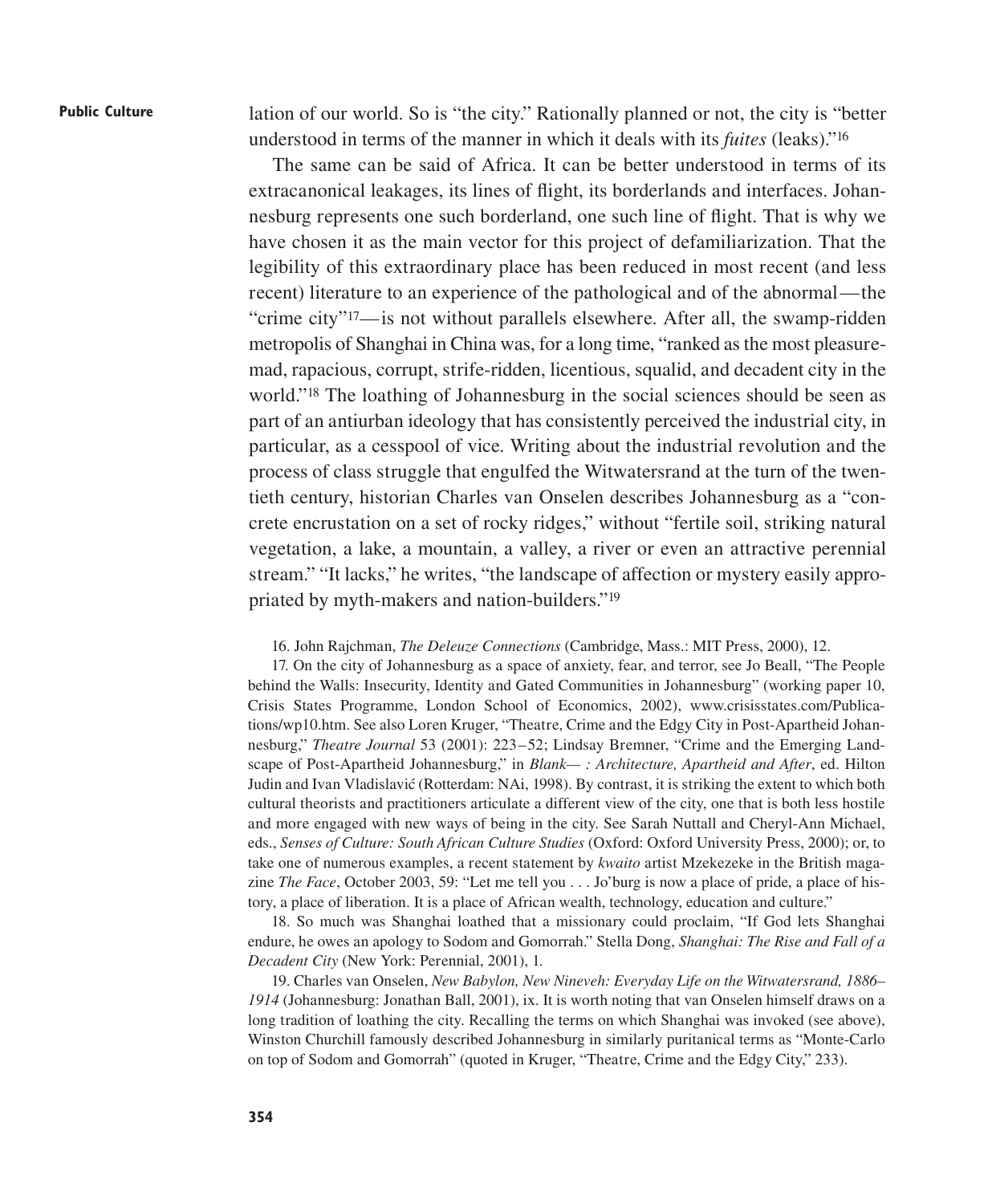Van Onselen's views are widely shared. Unlike bodies of literature on other cities, few commentaries on Johannesburg have been preoccupied with the city form and city life either as objects of investigation per se or, even less, as keys to understanding forms of metropolitan modernity. Where this has been attempted, modernity has first and foremost been perceived as coterminous with the development of the capitalist mode of production and the processes by which capitalism as a socioeconomic formation in turn transformed social relations and the consciousness of black urban dwellers. As a consequence, the city that emerges from these commentaries has until recently been populated by "proletarians": a generic term that encompasses slum dwellers, migrant workers, strikers, hawkers, prostitutes, domestic servants, squatters, criminal classes, and so on.20

Its "real story," says van Onselen, revolves around "the contest between the narrowly-based economic self-interest of the mine owners" and a "seething mass of struggling humanity" made up of a "relatively cosmopolitan labour" that serves the industry. It is this "immediate clash of class interests around the principal industry" that does more "to excite the passions of the citizenry than any supposedly primordial yearning for cultural expression or strivings for a more encompassing identity." In fact, van Onselen concludes, Johannesburg's "shallowlyrooted, first-generation bourgeoisie and the crass *nouveau riche* of subsequent generations have always felt more comfortable in the bank, the stock exchange and the sports stadium than they have in attending a church, sitting in a concert hall, walking through an art gallery, reading in a library or even serving in the ranks of their city council."21

This characterization of early and late modern Johannesburg urban life as a nursery of cynicism (the pursuit of money) and a site of lack (in this case, lack of cultural compass) is widely shared across disciplines. Recognizing that Johannesburg is a product of the last quarter of the nineteenth century, and as such filled with the contradictions of the laissez-faire age, architect Clive Chipkin nevertheless argues that the city's "sophistication and modernity" demonstrate "different qualities of creativity, cheek by jowl with slavish mimicry of overseas taste."22 Forgetting that the city always also operates as a site of fantasy, desire,

<sup>20.</sup> David Yudelman, *The Emergence of Modern South Africa: State, Capital, and the Incorporation of Organized Labor on the South African Gold Fields, 1902–1939* (Cape Town: David Philip, 1984); Belinda Bozzoli, ed., *Town and Countryside in the Transvaal: Capitalist Penetration and Popular Response* (Johannesburg: Ravan, 1983), especially 151–239.

<sup>21.</sup> Van Onselen, *New Babylon*, ix, x.

<sup>22.</sup> Clive M. Chipkin, *Johannesburg Style: Architecture and Society, 1880s–1960s* (Cape Town: David Philip, 1993), 10.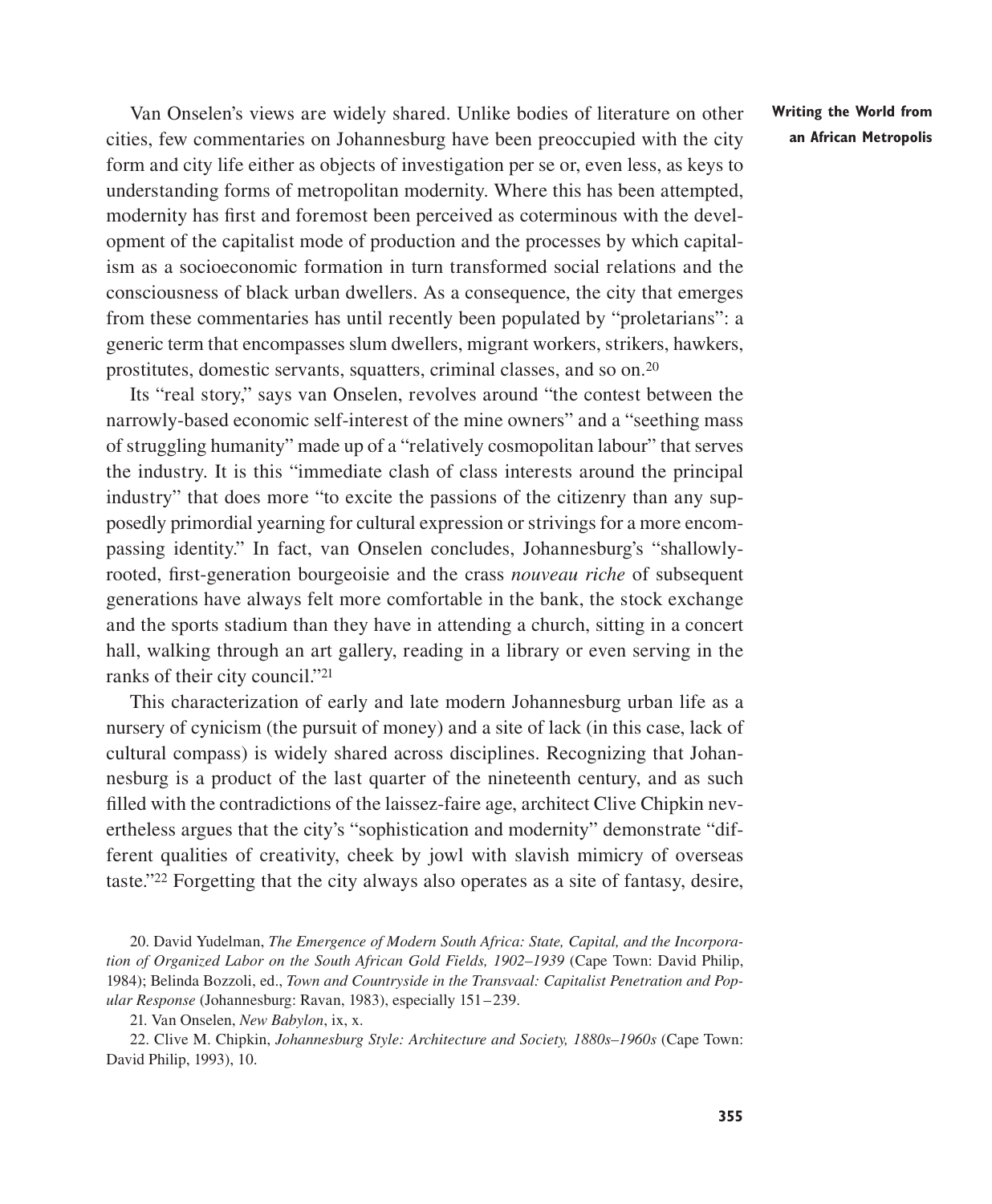and imagination, recent South African historiography tends to privilege a reading of the urban as a theater of capitalist accumulation and exploitation. This scholarship constitutes an impressive body of work—albeit one that is sutured to a political agenda (the critique of the apartheid state), theoretically narrow (though empirically very strong), and almost entirely undeveloped in terms of comparative foci. These historiographical studies can be separated into three categories.

First is a long tradition of urban inquiry that focuses on the spatial dislocation, the class differentiation, and the racial polarization imprinted on the urban landscape by apartheid state-sanctioned segregation and planning.23 Within these confines, more attention is given to the geographies of poverty, forced removals, and racially based slums and less to the cartographies of affluence.24 Such studies highlight the various forms of dispossession and spatial exclusion of the black population from the apartheid city and polity. Seeing Johannesburg only in these terms also points to an important failure in most studies of the city—the failure to speak of the city on terms that warrant comparison with other cities in the world.25

23. Jennifer Robinson is one of the few urbanists who approaches city space differently. Calling for a reexamination of the apartheid spaces, she writes: "Were those spaces so fixed, so divisive, so certain in their form? Our imaginations have lived for so long with the lines of apartheid space, with the blank spaces in between, the deadening images of power drawn on the ground. We have uncovered many reasons for the emergence of these dividing lines: sanitation, health, planning, government, administration, policing, racism, disgust, employment, class, development strategies, industrialization, political order. . . . Can we begin to shift our experiences and our visions to capture and understand the world of always-moving spaces? . . . In what sense was even the apartheid city—a city of division—a place of movement, of change, of crossings?" "(Im)mobilising Space—Dreaming (of) Change," in Judin and Vladislavic´, *Blank—*.

24. See Peter Kallaway and Patrick Pearson, *Johannesburg: Images and Continuities: A History of Working Class Life through Pictures, 1885–1935* (Braamfontein, South Africa: Ravan, 1986); Eddie Koch, "Without Visible Means of Subsistence: Slumyard Culture in Johannesburg, 1918–1940," in Bozzoli, *Town and Countryside in the Transvaal*; Deborah M. Hart and Gordon H. Pirie, "The Sight and Soul of Sophiatown," *Geographical Review* 74 (1984): 38–47; Sue Parnell, "Racial Segregation in Johannesburg: The Slums Act, 1934–1939," *South African Geographical Journal* 70 (1988): 112–26; and Sue Parnell, "Slums, Segregation and Poor Whites in Johannesburg, 1920–1934," in *White but Poor: Essays on the History of Poor Whites in Southern Africa, 1880–1940*, ed. Robert Morrell (Pretoria: University of South Africa, 1992).

25. For an extension of this argument into the countryside, see William Beinart, Peter Delius, and Stanley Trapido, eds., *Putting a Plough to the Ground: Accumulation and Dispossession in Rural South Africa, 1850–1930* (Johannesburg: Ravan, 1986). See the critiques by Peris Sean Jones, "'The Basic Assumptions as Regards the Nature and Requirements of a Capital City': Identity, Modernization and Urban Form at Mafikeng's Margins," *International Journal of Urban and Regional Research* 24, no. 1 (2000): 25–53. For a critique of the thesis of "exceptionalism" in relation to cultural issues, see the introduction to Nuttall and Michael, *Senses of Culture*.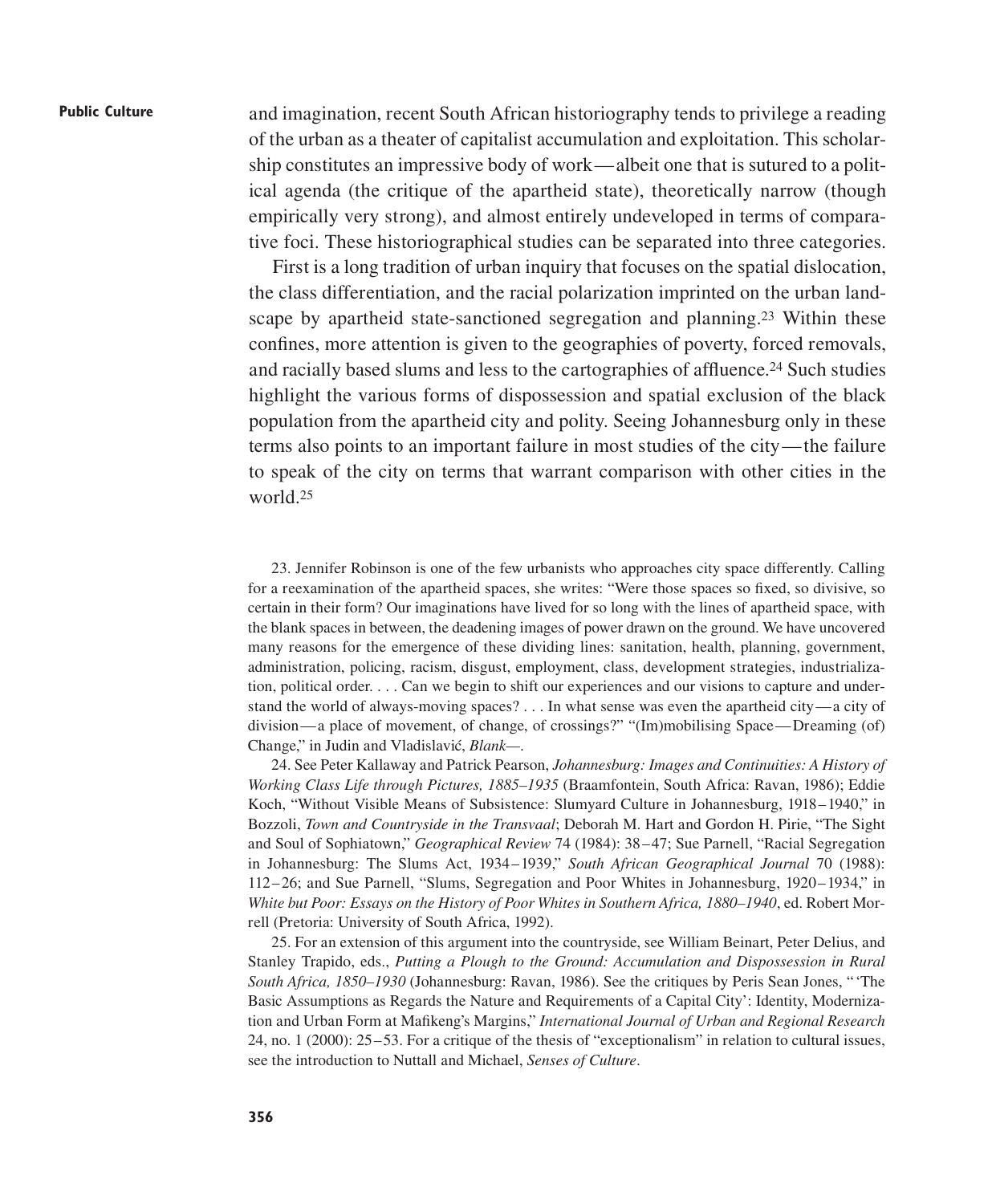In their attempt to sort out the link between industrialization and urbanization, these accounts envision the city not as an aesthetic project but as a space of division. Planning, in particular, is perceived as that which not only recasts notions of citizenship in the terrain of racial difference but also serves to delineate different city spaces separated by boundaries of class.26 One such place is the "township."27 As the title of the book *A City Divided: Johannesburg and Soweto* suggests, the township is both of the city and not of the city.28 In such studies, the emphasis has been on marginality, and the township is privileged as a site of social struggles or of contestation over the allocation of public goods.29 Far less attention has been paid to the imbrication of city and township and, in spite of unequal social relations, to township dwellers' practices and imaginations of citiness or the place of the township in the making of the city's many identities. This is despite the fact that people then and now perpetually moved between the city and the township, either to make a living or to access forms of urban life that the township did not provide.30 Furthermore, the literature fails to situate the township in relation to other kinds of urban agglomerations elsewhere (the urban ghetto, the favela) or in South Africa itself (the inner city, the squatter camp, the homeland, new kinds of settlements of poor black South Africans) and to track the traffic between these places. Such is the case of informal settlements on the urban fringes whose inhab-

26. Alan Mabin and Dan Smit, "Reconstructing South Africa's Cities? The Making of Urban Planning 1900–2000," *Planning Perspectives* 12, no. 2 (1997): 193–223; Ivan Turok, "Urban Planning in the Transition from Apartheid: Part 2—Towards Reconstruction," *Town Planning Review* 65, no. 4 (1994): 355–74.

27. Akihiro Kinda, "The Concept of 'Townships' in Britain and the British Colonies in the Seventeenth and Eighteenth Centuries," *Journal of Historical Geography* 27, no. 2 (2001): 137–52. For a summary of the literature on the "township" in South Africa, see Belinda Bozzoli, "Why Were the 1980s 'Millenarian'? Style, Repertoire, Space and Authority in South Africa's Black Cities," *Journal of Historical Sociology* 13, no. 1 (2000): 78–110.

28. See Nigel Mandy, *A City Divided: Johannesburg and Soweto* (Braamfontein, South Africa: Macmillan, 1984); and Jo Beall, Owen Crankshaw, and Sue Parnell, *Uniting a Divided City: Governance and Social Exclusion in Johannesburg* (London: Earthscan, 2002).

29. Patrick Bond, *Cities of Gold, Townships of Coal: Essays on South Africa's New Urban Crisis* (Trenton, N.J.: Africa World, 2000); Mzwanele Mayekiso, *Township Politics: Civic Struggles for a New South Africa*, ed. Patrick Bond (New York: Monthly Review, 1996). For a similar view from elsewhere, see Allen J. Scott, *Metropolis: From the Division of Labor to Urban Form* (Berkeley: University of California Press, 1988).

30. Achille Mbembe, Nsizwa Dlamini, and Grace Khunou, "Soweto Now," in this issue; William Julius Wilson, *When Work Disappears: The World of the New Urban Poor* (New York: Knopf, 1996); Peter Marcuse, "Space over Time: The Changing Position of the Black Ghetto in the United States," *Netherlands Journal of Housing and the Built Environment* 13, no. 1 (1998), 7–24; and John O'Loughlin and Jürgen Friedrichs, *Social Polarization in Post-Industrial Metropolises* (Berlin: Walter de Gruyter, 1996).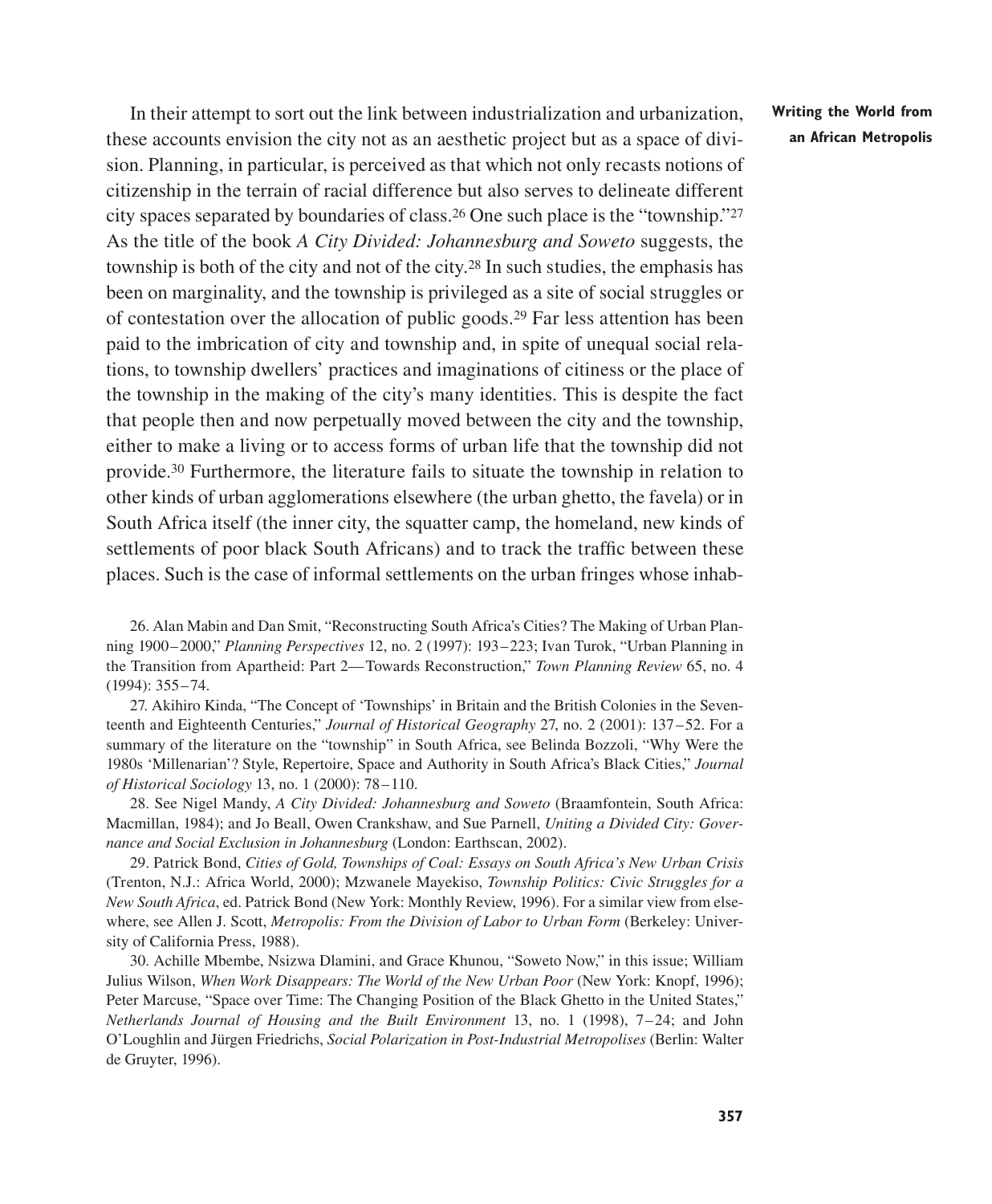itants commute to city work zones; concentrated settlements within cities; backyard dwellings in middle-class suburbs; disused buildings in inner-city areas (parts of Johannesburg's eastern downtown section); or hostels or similar institutions whose inhabitants live very close to their places of work.31

Second are postapartheid studies, most of which fall within the urban development paradigm so prevalent in the rest of Africa and the developing world.32 Most of these studies are more concerned with whether the city is changing along vectors of institutional governance, deracialization of service provision, and local politics than about citiness as such.33 Because they approach the city as a problem to be solved, they are clearly prescriptive. They seek to contribute to policy formulation in fields as varied as community participation, housing, land tenure, service delivery (water, sanitation, roads, electricity, waste removal), local government, municipal finance and governance capacities, urban poverty, and decentralization. In most cases, these instrumentalist and functionalist accounts of the city are preoccupied with larger issues of social justice and social cohesion, equity and efficiency. Their aim is to redress the effects of inequality and past injustices through a better distribution of public goods and the reversal of the system of spatial, economic, and social segregation inherited from apartheid.34 They end up mapping an urban social geography of needs, the crucial indexes of which are levels of deprivation. In the process, they underplay many other aspects of city life and city forms.35

Third are studies preoccupied with the spatial restructuring of the city per se. They note the sprawling, polycentric character of Johannesburg and lament the intensely privatized and quasi-anarchic vision of urban growth underlying this

<sup>31.</sup> See Ann Bernstein and J. J. McCarthy, *South Africa's "Discarded People": Survival, Adaptation, and Current Challenges*, CDE Research: Policy in the Making 9 (Johannesburg: Centre for Development and Enterprise, 1998).

<sup>32.</sup> Akin Mabogunje, "Global Urban Futures: An African Perspective," *Urban Forum* 11, no. 2 (2000): 165–83.

<sup>33.</sup> Jeremy Seekings, "Are South Africa's Cities Changing? Indications from the Mid-1990s," *International Journal of Urban and Regional Research* 27, no. 1 (2003): 197–202.

<sup>34.</sup> Alan Mabin, "On the Problems and Prospects of Overcoming Segregation and Fragmentation in Southern Africa's Cities in the Postmodern Era," in *Postmodern Cities and Spaces*, ed. Sophie Watson and Katherine Gibson (Oxford: Blackwell, 1995).

<sup>35.</sup> See, for example, Lindsay Bremner, "Reinventing the Johannesburg Inner City," *Cities* 17, no. 3 (2000): 185–93; Owen Crankshaw and Sue Parnell, "Johannesburg: World City in a Poor Country" (paper presented at Urban Futures conference, University of the Witwatersrand, Johannesburg, 2000); Susan Parnell, ed., *Democratising Local Government: The South African Experiment* (Landsdowne, South Africa: University of Cape Town Press, 2002); and Robert Cameron, *The Democratisation of South African Local Government: A Tale of Three Cities* (Pretoria: J. L. van Schaik, 1999).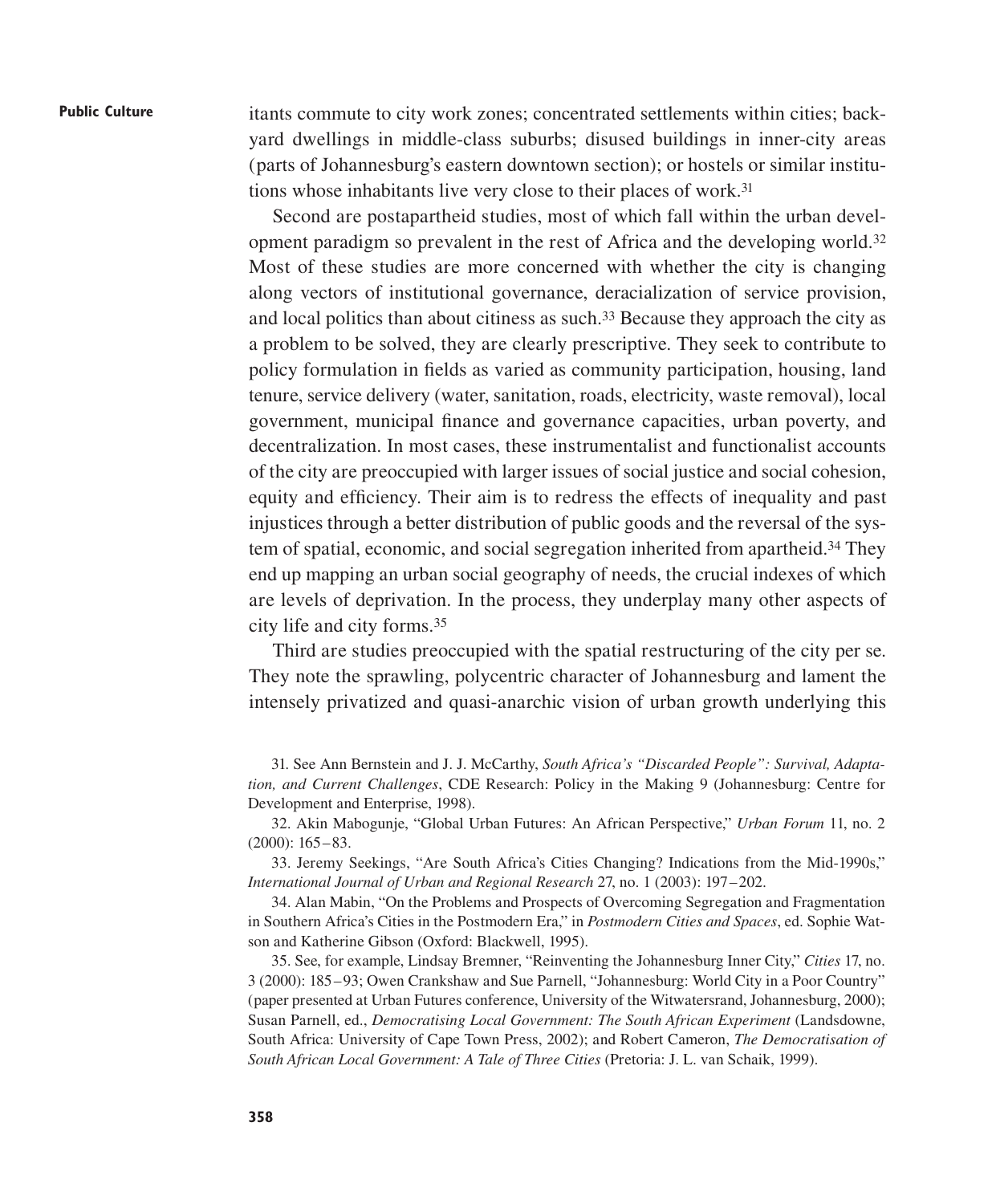process. In this regard, they focus, primarily, on what the authors perceive as the citadelization of Johannesburg; that is, the increased barricading within the city through the construction of office complexes and upper-class residences; the polarization of the city by income, occupation, and race; the limited public subsidies and the abdication of independent planning and regulatory action by government; the hyperconcentration of jobs in service-center-oriented office buildings in the northern suburbs; and the increasing power of property developers to structure the evolution of the city.36 In many instances, the trope of a "city under siege" proves to be simply a juxtaposition of exclusive suburban enclaves, closed spaces, and simulated histories undergirded by a fantasy urbanism and odd lifestyles.37

Recent work on the edge city and the suburbs may signal new readings of the city. Lindsay Bremner, for example, describes the "edge city" of Midrand as a "contradictory space" inhabited by many of South Africa's new black elite, where "the colour of one's money rapidly replaces skin colour as the currency of showy success" and where "acquisitiveness goes hand in hand with that other must-have suburban attitude: lack of curiosity about everyone else." She argues that for these new monied classes, "middle class values and preoccupations—individual achievement, status, nuclear family life, space, security and sport—are best satisfied within the infrastructure of the security suburb." Yet, a "relationship with the culture of township life is maintained."38 Developments in the inner city show that "far from being the ultimate zoned, controlled and compartmentalized city,"

36. Richard Tomlinson ed., *Emerging Johannesburg: Perspectives on the Postapartheid City* (New York: Routledge, 2003); Judin and Vladislavić, *Blank*-

37. Marlene van Niekerk describes the urban middle-class lifestyle as follows: "We travel in our burglar- and bullet-proof cars from our walled and wired houses to the well-patrolled labyrinths of Westgate, Eastgate, Northgate, all those lookalike bunker-faced shopping malls. Or, if we consider ourselves too cool for trolleys, we take our bods to some leafy suburb or other, to a carefully preserved villagey street, where we cling to our tables in cutesy coffee bars or linger in second-hand bookshops before they disappear, like countless others before them, into even safer neighbourhoods. We'll follow them there too and protect them all over again for as long as they last, sipping our sidewalk cappuccinos, sheltering behind our newspapers and our cellphones. And so we try to shut out the beggars and the parking attendants gesturing to us endlessly with bland knowingness from the margins of our fields of vision." In Judin and Vladislavić, *Blank*—. See, too, Lindsay Bremner, "Closure, Simulation, and 'Making Do' in the Contemporary Johannesburg Landscape," in *Under Siege: Four African Cities, Freetown, Johannesburg, Kinshasa, Lagos*, ed. Okwui Enwezor (Ostfildern-Ruit: Hatje Cantz, 2002); Beall, Crankshaw, and Parnell, *Uniting a Divided City*, 175–95; and Tomlinson, *Emerging Johannesburg*, 56–70.

38. Lindsay Bremner, *Johannesburg: One City, Colliding Worlds* (Johannesburg: STE, 2004). For a novelistic rendition of these movements and their paradoxical nature, see Nadine Gordimer, *The House Gun* (London: Bloomsbury, 1999).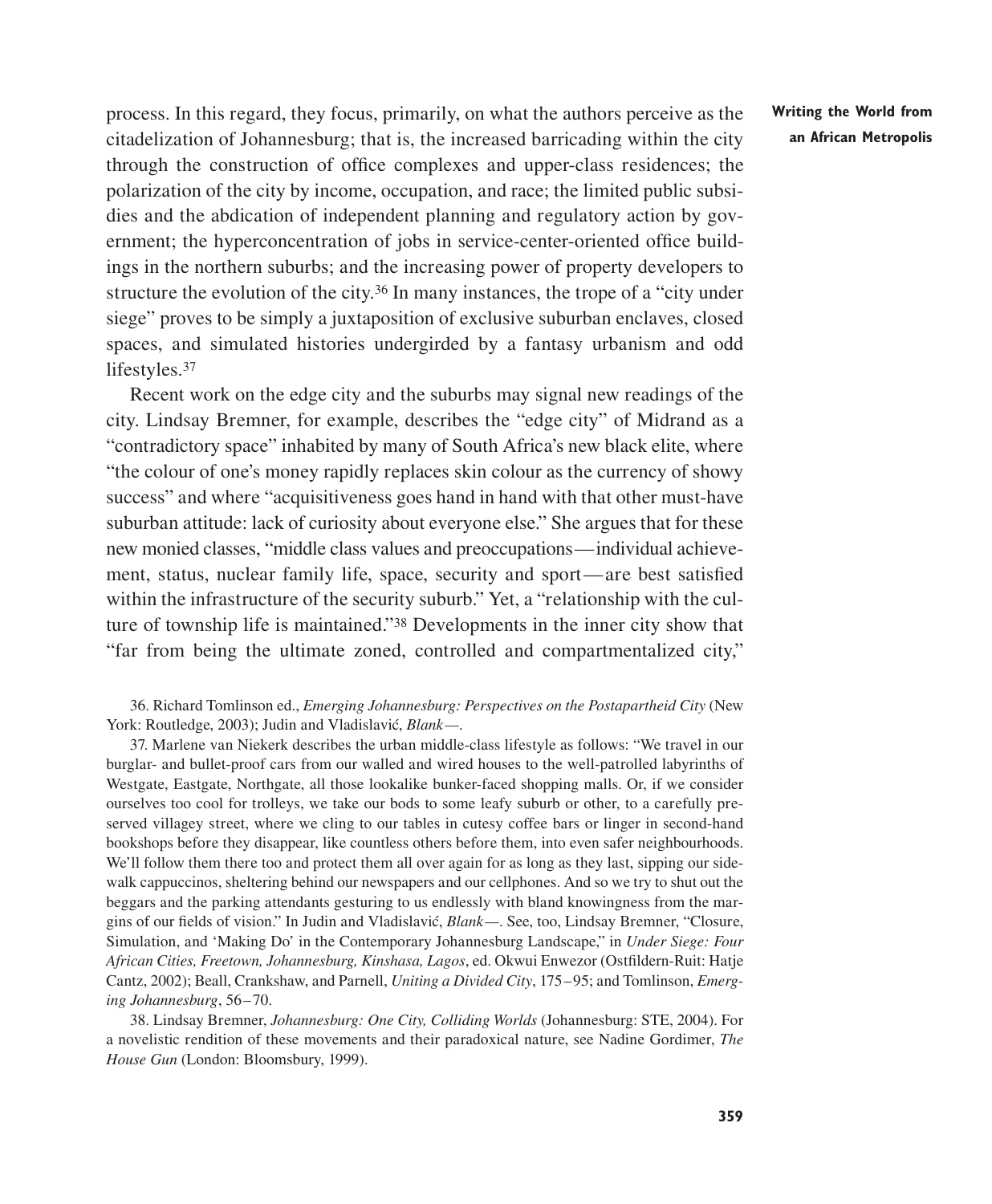Johannesburg is now characterized by "messy intersections and overlapping realities. Ordinary, everyday lives, which were excluded from the city by western urban management practices, town planning codes or by the legal and administrative apparatus of apartheid, have brought distant geographical, social and cultural worlds into contact."39

#### **The Idea of the Metropolis**

Our rendition of Johannesburg proceeds from a different intellectual vantage point. First, we aim to exit the almost exclusive situating of this city within the field of South African studies and, for that matter, African studies, while drawing on the strengths of each. Second, we recognize that Johannesburg is fully located within specialized global circuits of finance, labor, technology, and capital. The city therefore partakes of an increasingly complex organizational architecture that cuts across borders and is deterritorialized.40

A geography of Sandton—home to the regional headquarters of multinationals and the specialized corporate services associated with them—would easily demonstrate that the city is increasingly a key articulator in a new, regional geography of centrality, dispersal, mobility, and connectivity that expands not only to the rest of the continent but around the globe. It is the site of a high concentration of strategic resources. For the management of that mobility and connectivity, Johannesburg's resources are its old history of economic advantage (through mining); its dense business, capital exchange, and transport networks; its telematic and conventional infrastructures; its web of international firms; its highly competitive labor market for professionals (finance, accounting, law, advertising) and specialized service workers; its capacity for global transmission and communication; and its increasingly digitized economy. Nevertheless, in our rendering of Johannesburg, we depart from the "global city" paradigm if only because of its economicism and the poverty of its understanding of citiness. Indeed, a city is not simply a string of infrastructures, technologies, and legal entities, however networked these are. It also comprises actual people, images and architectural forms, footprints and memories; the city is a place of manifold rhythms, a world of sounds, private freedom, pleasures, and sensations.41 It is these rhythms this issue intends to capture via a rehabilitation of the notion of the metropolis.

<sup>39.</sup> Bremner, *Johannesburg*, 46, 115.

<sup>40.</sup> See Saskia Sassen, ed., *Global Networks, Linked Cities* (New York: Routledge, 2002).

<sup>41.</sup> Ash Amin and Nigel Thrift, *Cities: Reimagining the Urban* (Cambridge, U.K.: Polity, 2002), chap. 1.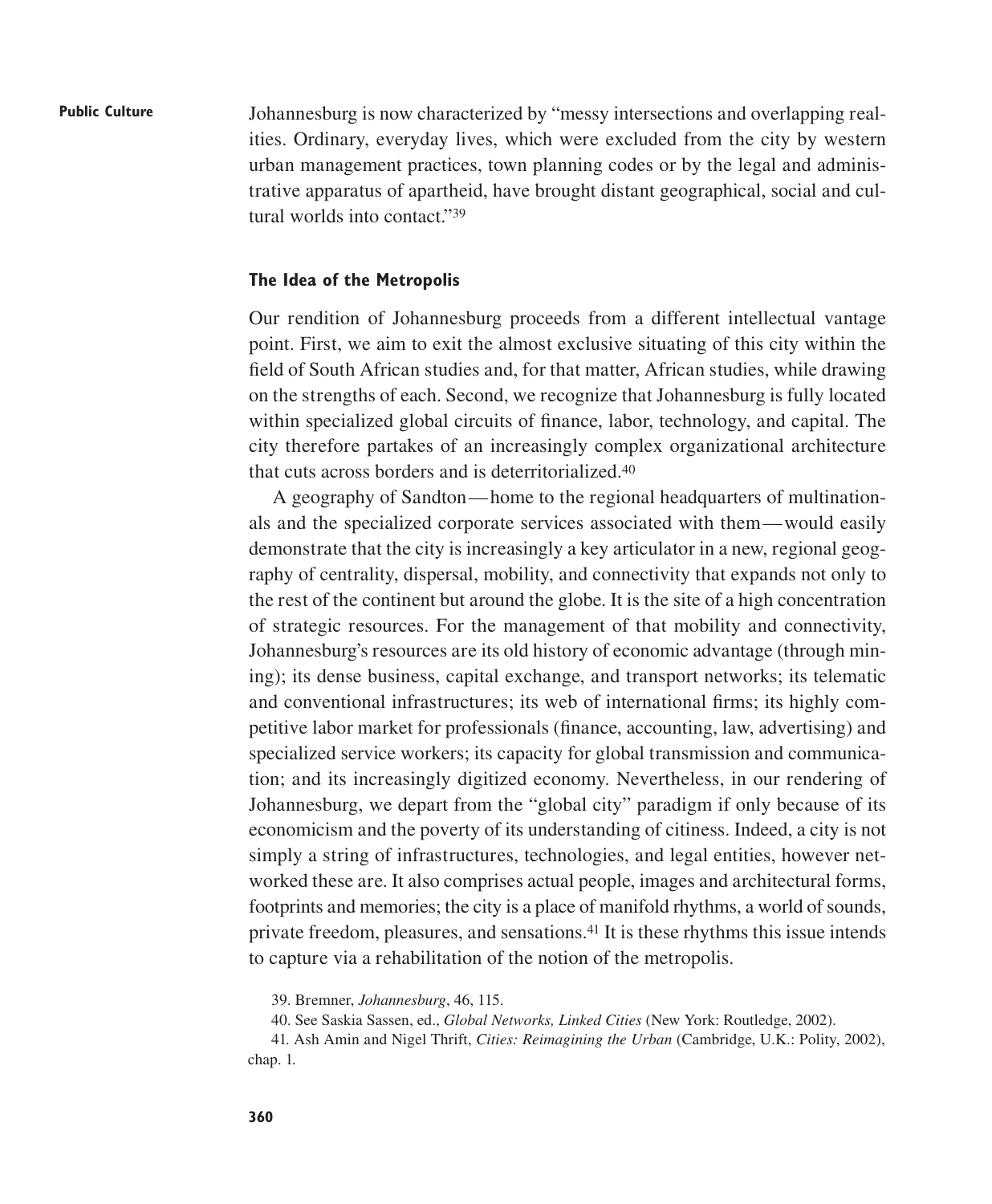A large corpus of contemporary literature on cities has taken up the theme of bodies on the move. It has attempted to ask how we can better understand the city through the framework of the body, how the body transforms the city and vice versa. This work draws on Michel de Certeau's essay "Walking in the City." De Certeau understands the walker as someone who "actualises . . . possibilities. In that way, he makes them exist as well as emerge."42 In particular, this literature has revisited Walter Benjamin's concept of *flânerie* to read the city from its streetlevel intimations, as a lived complexity that requires alternative narratives and maps based on wandering. These writings emphasize the spatial and temporal openness of the city as a place of manifold rhythms forged through daily encounters and multiple experiences of time and space; the city as a series of imprints from the past, the daily tracks of movement across, and links beyond, the city itself.43 It neglects, however, the fact that striating openness and flow depend on a whole series of rules, conventions, and institutions of regulation and control; and that much of city life is about the engineering of certainty.44 Moreover, as we indicated above, this philosophy of urban space needs revisiting in the contexts of African cities, which also help us to revise our readings of cities elsewhere.

We are persuaded that in Africa, analyses of capitalist modernity have not fully apprehended the fact that it is not simply in the North that "the culture of modernity became synonymous with the culture of the metropolis."45 Recently, the new urbanism of the end of the nineteenth and the beginning of the twentieth century has been the main framework for explorations of modernity in places as varied as China and Brazil.46

As far as we are concerned, Johannesburg is first and foremost a *metropolis* in every conceivable sense of the term. In fact, the entire history of its built structures testifies to its inscription into the canons of modern Western urban aesthetics. After all, until very recently, Johannesburg described itself as the largest and most modern European city in Africa. As amply demonstrated by Clive Chipkin,

42. Michel de Certeau, "Walking in the City," in *The Practice of Everyday Life* (Berkeley: University of California Press, 1984), 98.

44. Amin and Thrift, *Cities*, 26.

45. See David Frisby, *Cityscapes of Modernity: Critical Explorations* (Cambridge, U.K.: Polity, 2001), 161.

46. See Wen-Hsien Yeh, ed., *Becoming Chinese: Passages to Modernity and Beyond* (Berkeley: University of California Press, 2000), especially pt. 1, 131–230; Xiaobing Tang, *Chinese Modern: The Heroic and the Quotidian (*Durham, N.C.: Duke University Press, 2000), especially chaps. 8 and 9; and Vivian Schelling, ed., *Through the Kaleidoscope: The Experience of Modernity in Latin America* (London: Verso, 2001), 75–126.

<sup>43.</sup> Amin and Thrift, *Cities*, 9.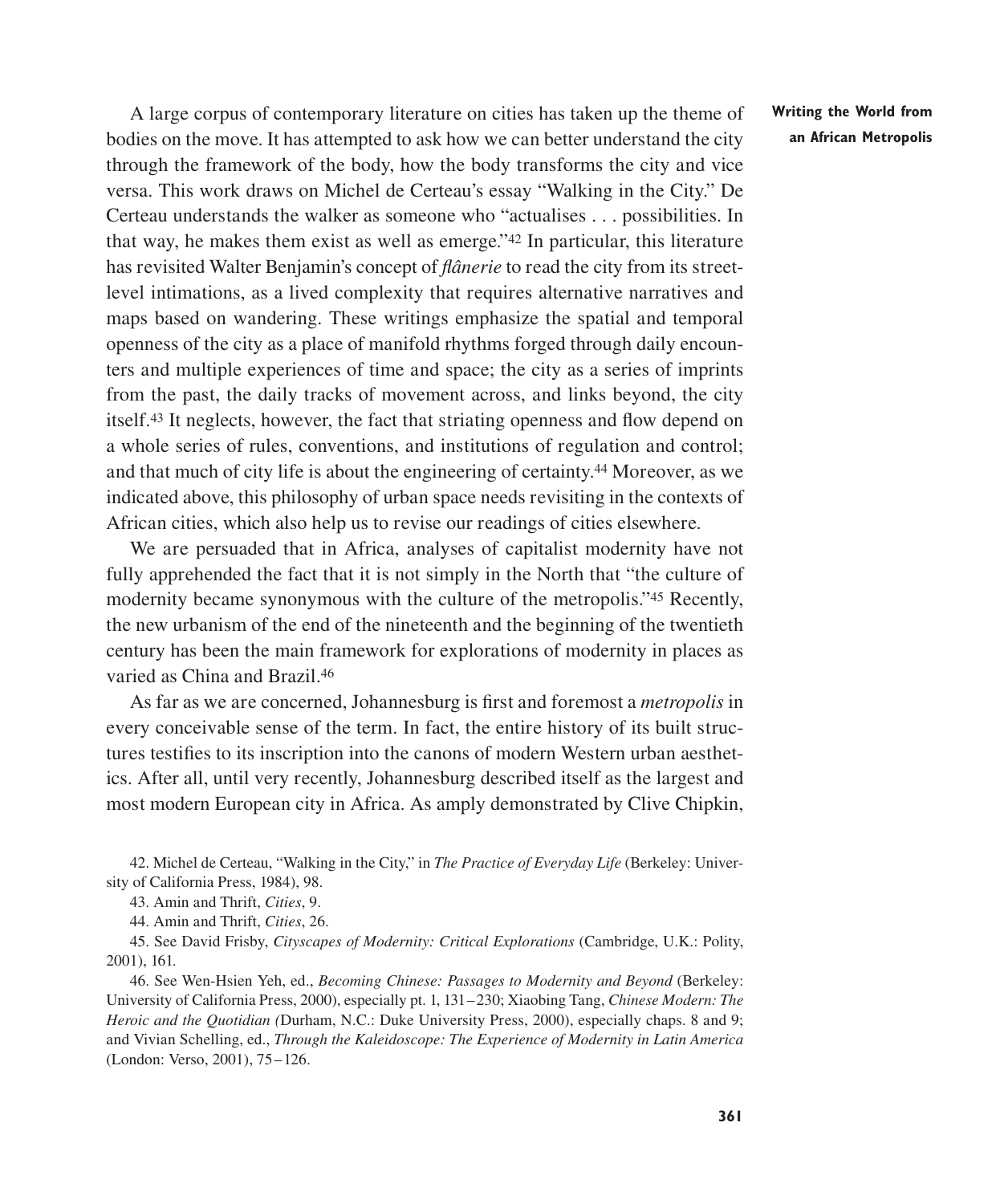this meant that Johannesburg was the progeny of nineteenth-century European industrial society. This inland city developed as an industrial metropolis supported by gold mining. A breeding ground for modernism, it grew as a frontier city closely tied to the global market economy and the world of consumption while at the same time mired in bigotry and prejudice, constantly caught between what it could be and what it ended up being.

The city's fabric and cultural styles borrowed from the major trends of the time and from an assortment of sometimes disconnected sources—from Victorian and Edwardian architecture; from the provincial versions of the French Second Empire to modernized (or neo-) classicism and futurism to stunted Manhattanstyle skyscrapers; and from art nouveau to the rigid symmetry of the Beaux-Arts, art deco, modernism, and Le Corbusier's *esprit nouveau*. Says Chipkin, most technological innovations were experimented with at one point or the other in Johannesburg: "prefabricated iron-fronted shop buildings, barrel-vaulted arcades with prismatic glass skylights, cast-iron gas lamps, electric lighting, telephone wires linking the finance houses and emporia to the central telephone exchange, horse-drawn trams with their destination signs to distant suburbs, and after 1892 the presence of the railroad linking the interior with the maritime systems of the seaboard."47

But official or commercial architecture did not take its lead simply from overseas paradigms and precedents. If Johannesburg's ideas of the metropolis did filter in from overseas, cultural traffic with New Delhi, with the sister dominions (Canada, New Zealand, Australia), with the East African triangle (Kenya, Tanganyika, Uganda, and Zanzibar), and with Brazil also shaped them. A substantial city of the empire in the African Southern Hemisphere during the first half of the twentieth century, Johannesburg also created a metropolitan style of its own. The shifts from one style to another were themselves a testament to its history of opulence.

Right from the beginning, the defining character of the city was its trading square and its commercial streets. Banks, finance houses, offices, clubs, and mining company headquarters dominated the streetscapes. Everywhere in the commercial streets, Chipkin argues, "a new consumer world and new building technology had sprung up side by side virtually ready-made on this remote piece of the veld." There was evidence of contact with high fashion in London, Paris, and New York (main shopping streets, latest American automobiles, fancy lingerie, department stores, jewelry designs, polished gems, and so on), "together with the

<sup>47.</sup> Chipkin, *Johannesburg Style*, 22.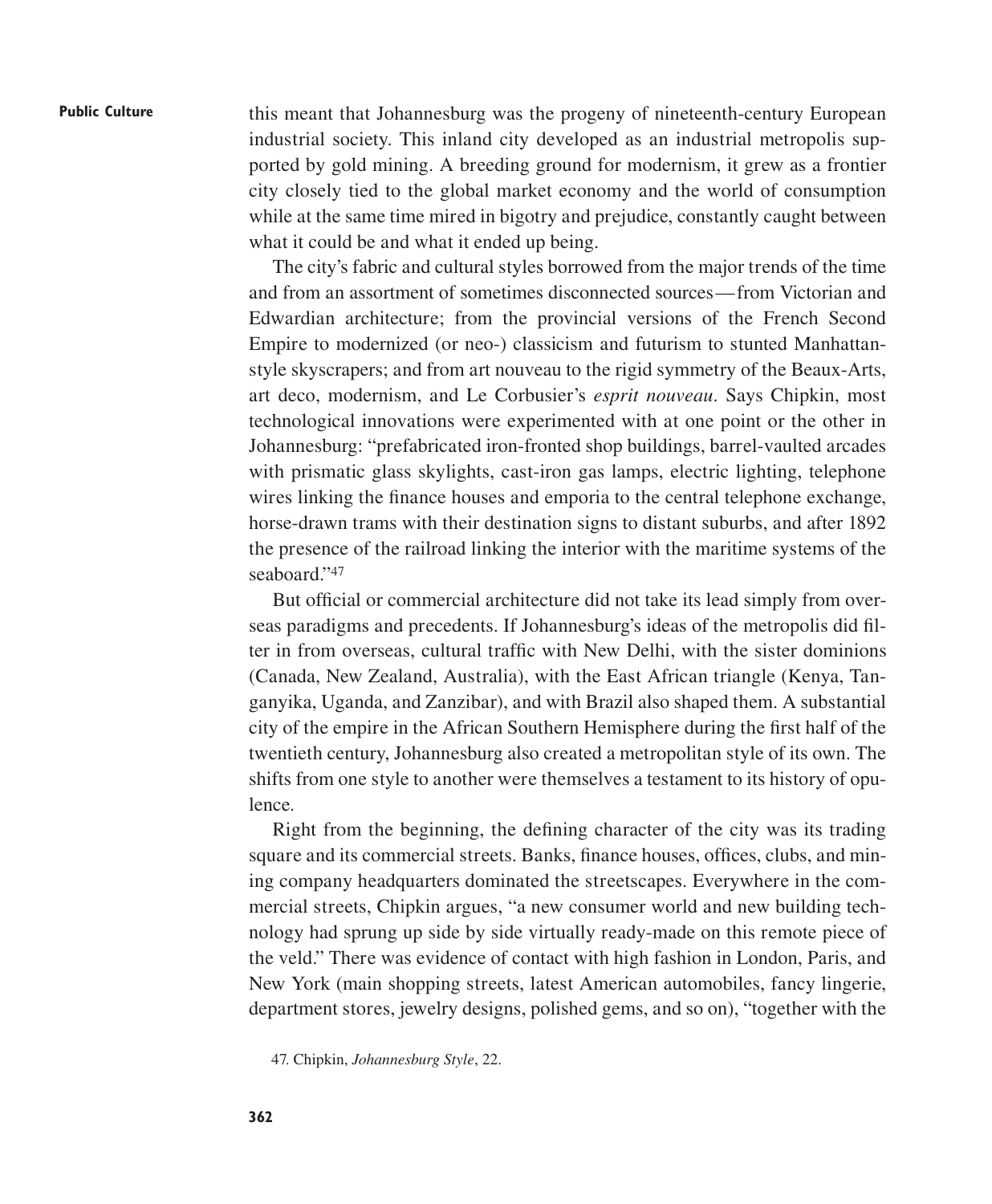latest imported *fin de siècle* decoration from the Continent, up-to-date fabrics and wallpapers from London's West End emporia, latest lines in Manchester cotton goods and a flood of commercial products ready to clutter up colonial interiors with exotic bric-à-brac from the world market."48

**Writing the World from an African Metropolis**

Violence was instrumental in the creation and sustainability of such an avantgarde culture and cosmopolitan flavor. In fact, Johannesburg's metropolitan consciousness did not derive merely from the city's inscription into the structures of exchange and imperial networks of the time. It went hand in hand with the most pervasive forms of white supremacy (*wit baasskap*) and, until the 1930s, the most brutalizing forms of economic violence. Indeed, the black poor, whether walking on foot, housed in the squalor of the mine compounds, living in slums along the railway lines, or exhibiting their "bundles and rural sticks, tobacco pipes and mouth harps,"49 were living examples of the fact that a commercial and metropolitan society does not necessarily guarantee political liberty. In fact, a commercial society—just as a cosmopolitan one—could be founded on settler racism and oppression.

The figure of the black poor also marks one of the limits of classical theories of the metropolis, which hold that the most revelatory facets of modern metropolitan life lie on the *surface*, in the ephemeral and the visible (shop fronts, shop windows, café terraces, street cars, automobiles), in the display of the commodity with or without its aesthetic veil.<sup>50</sup> The privileging of surfaces and visuality conceals the ubiquity of the metropolitan form. The case of Johannesburg clearly shows that one of the characteristic features of a metropolis is an *underneath*. As the name Egoli (City of Gold) indicates, this is a city born out of a ruthless, extractive, mining economy. As such, it is one incarnation of "the actual world of human labor, of grubby production, of toil, exploitation, and minimum wage work" that Marx so eloquently spoke about.<sup>51</sup> In other words, beneath the visible landscape and the surface of the metropolis, its objects and social relations, are

49. Chipkin, *Johannesburg Style*, 122.

50. See, for example, Siegfried Kracauer, *The Mass Ornament: Weimar Essays* (Cambridge, Mass.: Harvard University Press, 1995); Janet Ward, *Weimar Surfaces: Urban Visual Culture in 1920s Germany* (Berkeley: University of California Press, 2001); Péter Hanák, *The Garden and the Workshop: Essays on the Cultural History of Vienna and Budapest* (Princeton, N.J.: Princeton University Press, 1999); and Susan Buck-Morss, *The Dialectics of Seeing: Walter Benjamin and the Arcades Project* (Cambridge, Mass.: MIT Press, 1989).

51. Andy Merriffield and Erik Swyngedouw, *The Urbanization of Injustice* (New York: New York University Press, 1997), 63.

<sup>48.</sup> Chipkin, *Johannesburg Style*, 18.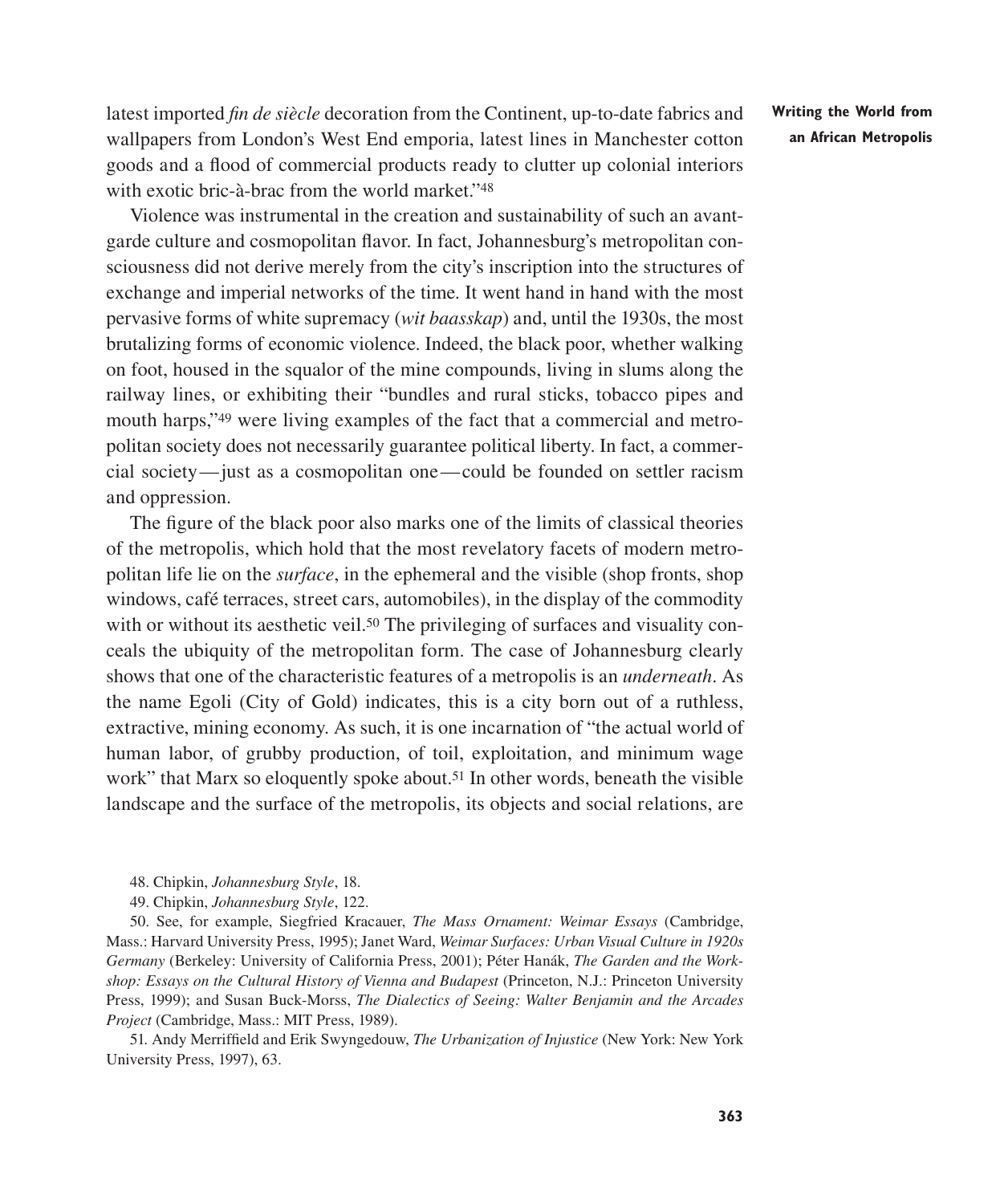concealed or embedded other orders of visibility, other scripts that are not reducible to the built form, the house facade, or simply the street experience of the metaphorical figure of the flaneur.

Although the black poor, the squatters, and slum dwellers constituted the other modernity—or the underside of Johannesburg's modernity—the Johannesburg of the 1950s, in particular, gave rise to a racially diverse and fluid culture. Best documented in the literature on the city is the emergence of Sophiatown as a center of urban black culture that "offered unprecedented possibilities for blacks to choose and invent their society from the novel distractions of urban life. . . . [It was] a dazzling new cosmopolitan world, relatively free from state control where all classes mixed, . . . a juxtaposition of dream and myth which inspired a literary generation to use it as a symbolic reference point. . . . [It was] a juxtaposition fraught with ambiguities."52 It had its intellectual milieus, with writers and musicians. Located at an interracial frontier, they confronted the raw edges of the racial city and, in the process, produced new cultural practices and styles of thought.53

In Johannesburg, the underneath of the metropolis is akin to the world of extraction—the underground city of gold mining, with its own syntax, its arteries, its depth, its darkness, and the crucial figure of the *migrant worker*. Living in places and circumstances not of his or her choosing, the migrant worker is constrained to experience the metropolis as a site of radical uncertainty, unpredictability, and insecurity. Under these conditions, culture and aesthetics become an open-ended construction built into existing and often misused infrastructures. Made up of stranded affiliations, the metropolis in the southern part of the African continent emerged out of complex structures—including psychic ones—that far exceed the possibilities of the apartheid grid. In fact, seen from beneath, the migrant worker more than the flaneur is the paradoxical cultural figure of African modernity—the one who is both beneath the city and outside of its orders of visibility.

Postapartheid South Africa has given a new centrality to the figure of the migrant in general and that of the stranger in particular. Indeed, over the last

<sup>52.</sup> Paul Gready, "The Sophiatown Writers of the Fifties: The Unreal Reality of Their World," in *Readings in African Popular Fiction*, ed. Stephanie Newell (Oxford: James Currey, 2002), 144.

<sup>53.</sup> See Peter Abrahams, *Tell Freedom: Memories of Africa* (New York: Knopf, 1954); Rob Nixon, *Homelands, Harlem, and Hollywood: South African Culture and the World Beyond* (New York: Routledge, 1994); and Bhekizizwe Peterson, *Monarchs, Missionaries and African Intellectuals: African Theatre and the Unmaking of Colonial Marginality* (Johannesburg: Witwatersrand University Press, 2001), chaps. 4–7.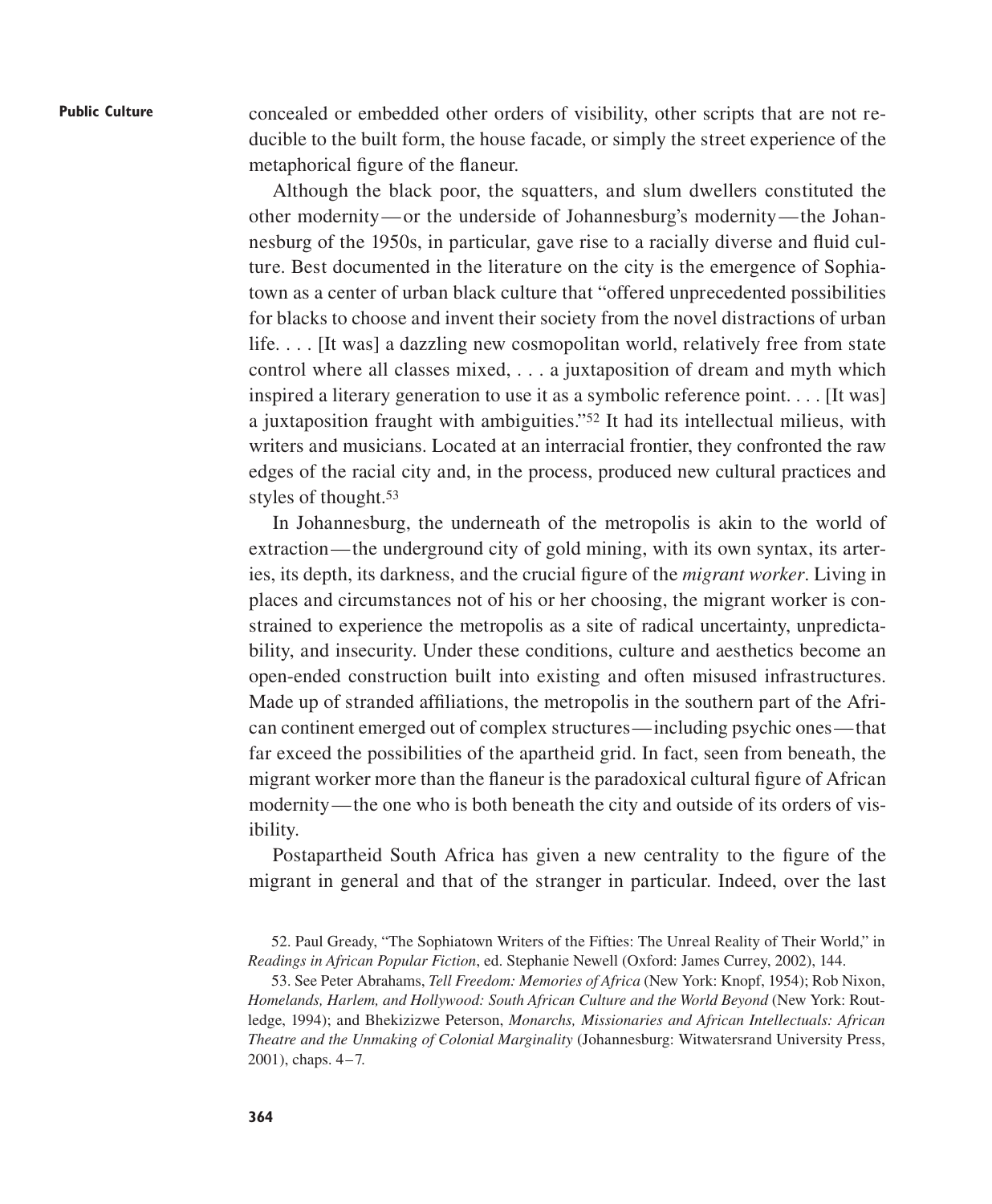quarter of the twentieth century, substantial shifts took place in the urban social division of labor and in the corporate organization of industrial production in the city. The process of globalization and its associated consequences (the casualization of labor, the privatization of most basic services) have fostered the emergence of multiple economies not limited to the corporate form. The inequality in the concentration of strategic resources and activities between the different segments of the city has sharpened since the 1990s. A parallel economy—informal and transnational—has emerged. As we have seen above, a socioeconomic fragmentation is also visible in the built environment of the city: a geography of fortifications and enclosures; increasing demand for spatial and social insulation; and reliance on technologies of security, control, and surveillance.54 In this context, the *stranger* and the *criminal* now assume, more than ever, greater prominence in most urban imaginations.55 These extreme forms of fortification need to be counterbalanced by attention to other, varied responses to the city's transformations, most of which reflect the complexities of class, race, generation, and ideology.

Johannesburg is a metropolis in the sense used by Max Weber, Georg Simmel, Walter Benjamin, and others, that is, a capitalist formation closely tied to the money economy and individuality, to calculability and fortuitousness. Metropolitan existence here is "displayed" not necessarily through exhibitions or parks, but via an enticing array of consumer labels and products, highways and luminous flows, store windows and huge advertising billboards, new architecture and, more generally, technophilia. To a large extent, this is what Simmel meant by a *culture of things*. For him, the representation of the metropolis occurred through the lavish display of a plethora of objects "crowded together in close proximity," which paralyzed the senses and hypnotized the spectator. From this perspective, what passes in the eyes of Johannesburg's fiercest critics as crass material trappings could very well be understood as an aesthetic of plentitude.56

Contemporary Johannesburg is the premier metropolis in Africa in terms of technology, wealth, and racial complexity, as well as cultural practices and formal institutions—apparent through the sheer quantification of the world of goods, of

<sup>54.</sup> Compare with São Paulo in Teresa Caldeira, *City of Walls: Crime, Segregation, and Citizenship in São Paulo* (Berkeley: University of California Press, 2000).

<sup>55.</sup> See in particular Phaswane Mpe, *Welcome to Our Hillbrow* (Pietermaritzburg, South Africa: University of Natal Press, 2001); and Sarah Nuttall, "City Forms and Writing the 'Now' in South Africa," *Journal of Southern African Studies* 30, no. 2 (2004).

<sup>56.</sup> Georg Simmel, "The Metropolis and Mental Life," in *The Sociology of Georg Simmel*, ed. and trans. Kurt Wolff (Glencoe, Ill.: Free Press, 1950).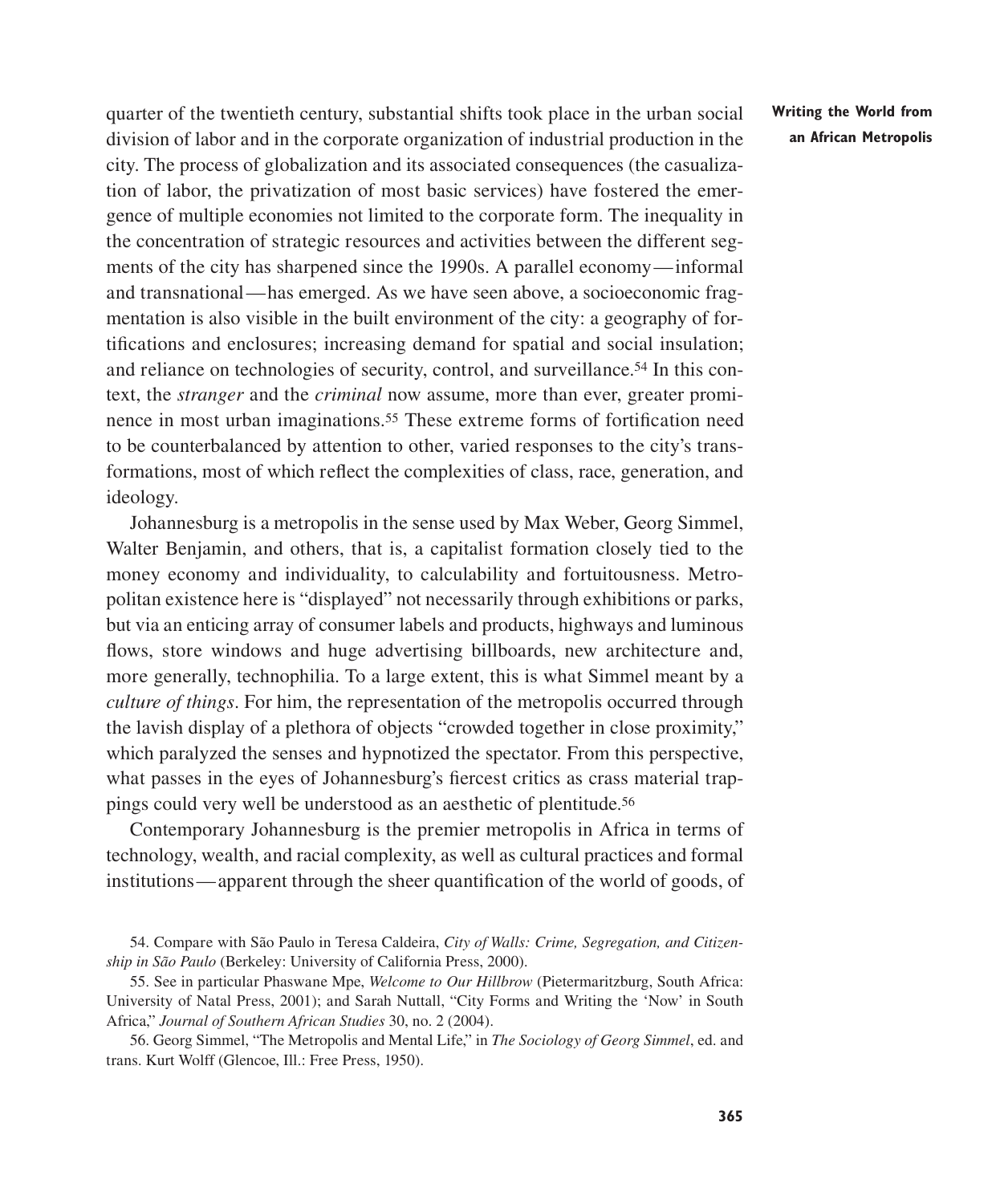production and consumption. It is a thoroughly polyglot urban formation whose influence, connections, and identifications extend beyond its locality and well beyond South Africa.57 A magnet in terms of art, architecture, music, fashion, and multiple sites of invention, Johannesburg is peopled not just by workers, the poor, criminals, and illegal immigrants, but also by civic-minded public intellectuals of all races, as well as highly skilled migrants, jet-setters, and a new black elite. It is a home to corporate headquarters, finance houses, legal services, accounting firms, media outlets, entertainment industries, and information technology ventures.

The city has become the great shopping mall for most of sub-Saharan Africa, a place of circulation and exchange. New geographies of retailing and consumption are redefining the economic and cultural horizons of contemporary Johannesburg.58 Its consumer spaces (the department store, the mall, and the casino) can be read, as elsewhere, as "symbolic and metaphoric territories."59 Finally, it is a city where historical structures of racial inequity are simultaneously being sedimented and unbundled; in which conceptions of race are being reinterrogated and remade in myriad ways; and in which cosmopolitanism resides, flourishes, or lies dormant—an "unfinished city" thrust by the force of circumstances into a conversation between the past and the future, between Africa and the world.60 Rather than explore these configurations in any detail, all films made about the city to date have confined themselves to rendering its supposed apocalyptic proportions, as if ordinary lives simply did not exist in this metropolitan culture. There is no question that Johannesburg is a city that, from the origins, has symbolized novelty, exuberance, adventurism, and, to a large extent, the possibility of a kind of freedom.61 Even though here the tension between order and movement took a dramatic form as evidenced by the pass laws and other instances of surveillance, control, and punishment, the way in which freedom was ultimately experienced drew upon the experiential possibilities offered by the city form elsewhere.62

57. Nixon, *Homelands, Harlem, and Hollywood*.

59. Louise Crewe, "Geographies of Retailing and Consumption," *Progress in Human Geography* 24, no. 2 (2000): 275–90.

60. Thomas Bender, *The Unfinished City: New York and the Metropolitan Idea* (New York: New Press, 2002).

61. See, for example, Nelson Mandela's description of Johannesburg in *Long Walk to Freedom: The Autobiography of Nelson Mandela* (Randburg, South Africa: Macdonald Purnell, 1994).

62. Patrick Joyce, *The Rule of Freedom: Liberalism and the Modern City* (London: Verso, 2003), 208.

<sup>58.</sup> Keith S. O. Beavon, "Northern Johannesburg: Part of the 'Rainbow' or Neo-Apartheid City in the Making?" *Mots pluriels*, no. 13 (2000), www.arts.uwa.edu.au/MotsPluriels/MP1300kb.html.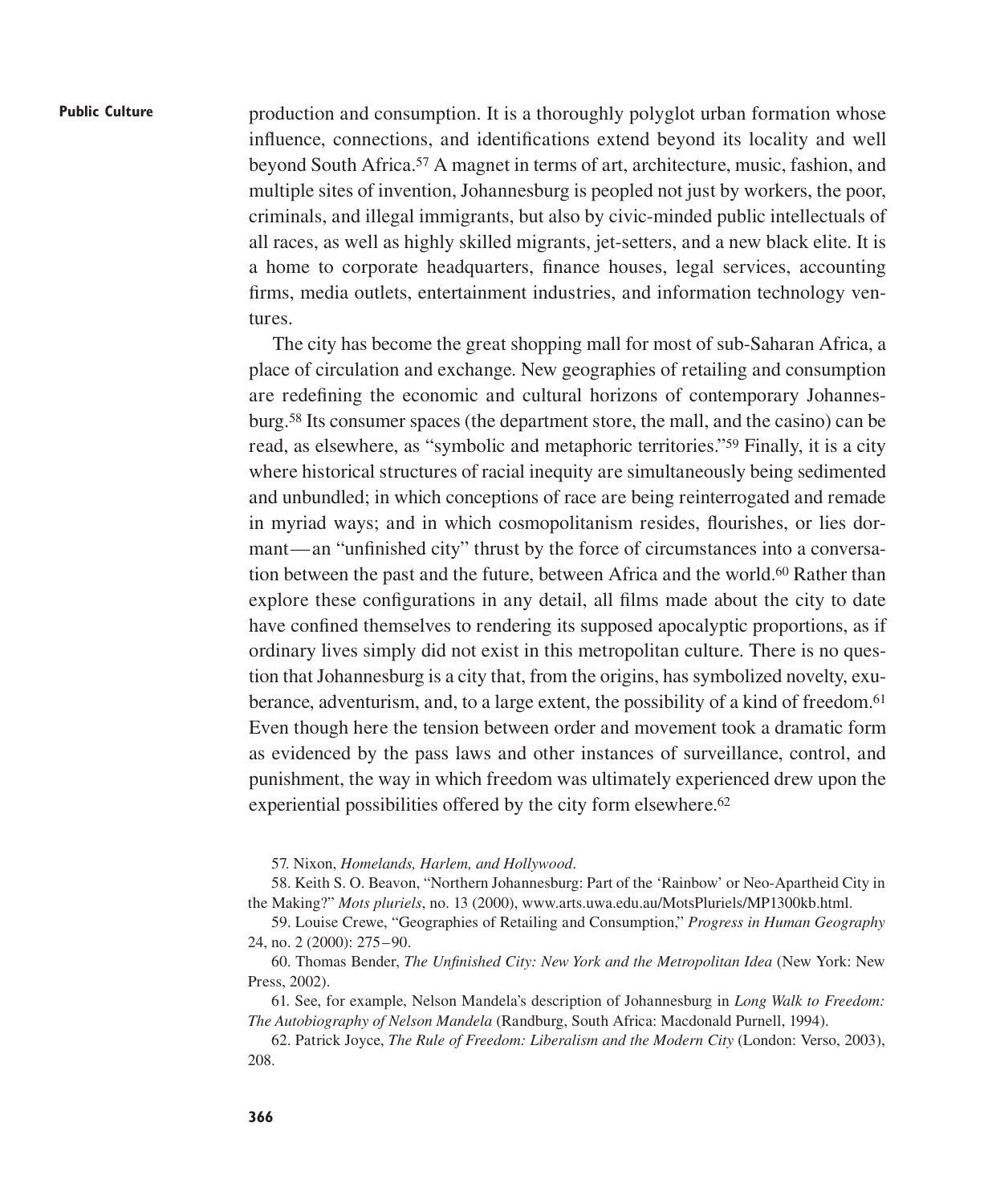We have called this issue "Johannesburg — The Elusive Metropolis," and as indicated above, we mean this in several senses. This is an *elusive* metropolis because either it is denigrated as being a set of ugly urban agglomerations, a crime city, or a security-obsessed dystopia, or it is elevated as a place of rapacious survival, "making do," and chance encounters. It is an elusive metropolis because of the multiplicity of registers in which it is African (or perhaps not at all, or not enough); European (or perhaps not, or no longer), or even American (by virtue of its embeddedness in commodity exchange and its culture of consumption). Its very elusiveness makes it especially compelling as an object of study, and the theoretical work of this introduction has been to draw its metropolitan charge into being.

### **The Structure of the Issue**

The issue is composed of two parts. The first section comprises academic-style essays. Each concentrates on issues and case materials that are particularly intriguing because they signal what is emerging at the borderlands and across the interfaces of the city. Each also highlights a field of changing matrices of identity, power, and culture. Finally, each attempts to encompass multiplicity and to account for experiences of flux. In the process, each reveals a heterogeneous archive. The essays introduce and work with theoretical notions of "superfluity," "selfstylization," "people as infrastructure," and methods of reading the "suffering body of the city." Each works with a city fragment in order to map distinct practices. Neither the theoretical notions, nor the method of reading, are meant to oppose class and political-economic issues with those of culture or to downplay the ongoing forms of injustice and exclusion resulting from the deepening of market relations and the sometimes brutal power of capital.

Working with, and contra, Georg Simmel, Achille Mbembe uses the notion of superfluity to reorder well-known, as well as new, material into a complex theoretical argument. For him, "superfluity" does not refer only to the aesthetics of surfaces and quantities but also to the dialectics of indispensability and expendability of life, people, and things. More specifically, he describes two new public theaters of consumption in which space and images are both figural forms and aestheticized commodities, Melrose Arch and Montecasino. In the process, he revisits the biopolitics of Johannesburg as a "racial city" and its transition to a metropolitan form; he also explores what he calls the "city unconscious." Mbembe shows that the new political economy of superfluity in this metropolis develops in and through cultural and aesthetic tastes and the creation of surfaces and images.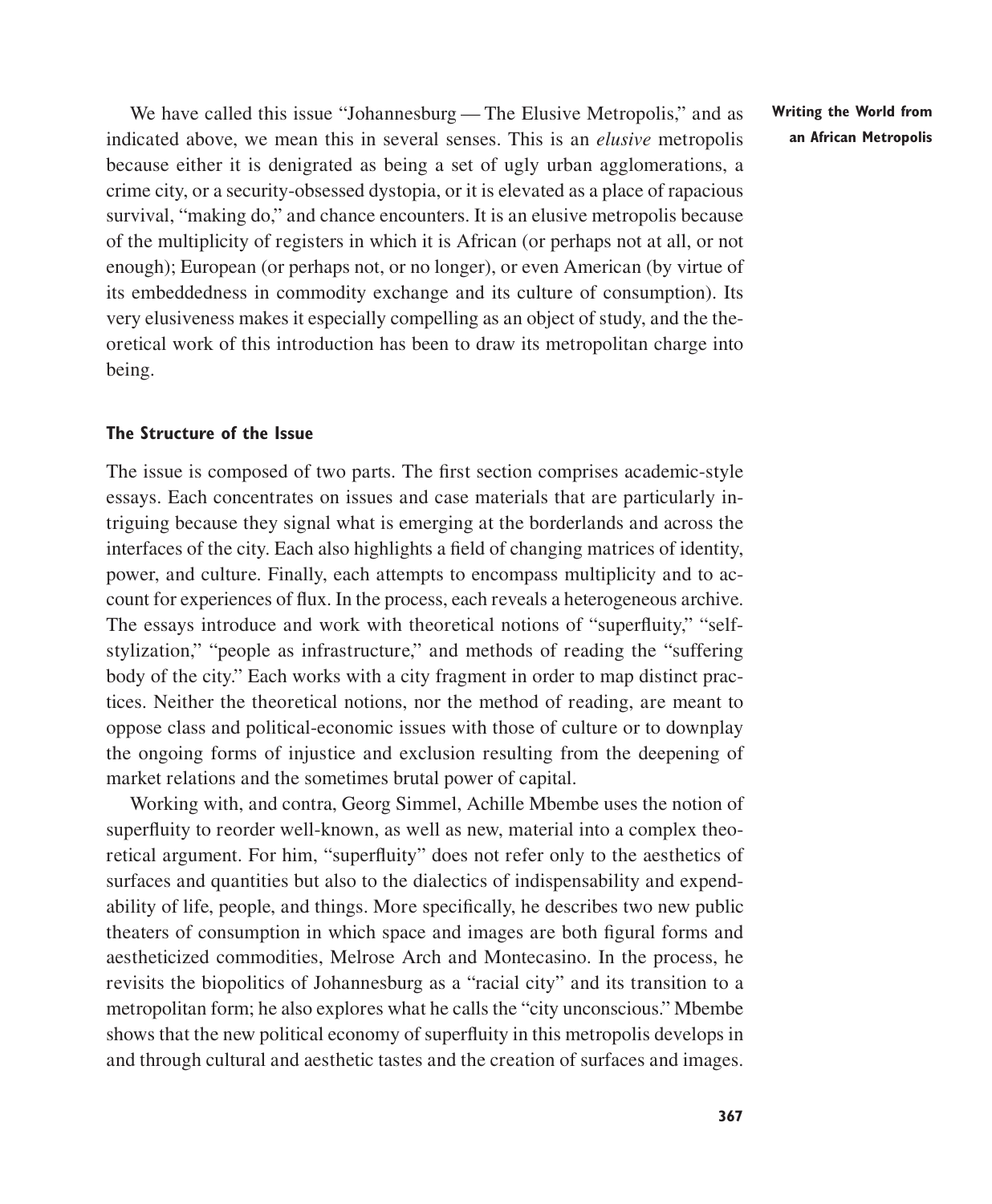The creative éclat of these images and surfaces, in turn, functions to override and displace historical memory through quotidian practices and fantasies of consumption and fantasy. This he interprets as foundational to "the psychic life of the city" after the dark period of apartheid. As elsewhere, cultural sensitivities and urban subjectivities in contemporary Johannesburg's metropolitan life draw their energy from thoroughly commodified and marketed cityscapes.63 To a great extent, the commodity form becomes *the* form of existence for Johannesburg's residents, including the poor.

AbdouMaliq Simone examines another city fragment, that of the inner city. He argues that the boundaries of Johannesburg are constantly mediated through an *infrastructure*. For Simone, urban infrastructure in the friction zones of the metropolis is made up not only of wires, ducts, tunnels, highways, electricity, and automobiles. It is in the first instance made up of what he calls "people," "bodies," "intersections," and "networks." These entities form the topological connections that give meaning to practices of social reproduction across city time and space. These very practices, almost of necessity, are contingent, uncertain, and unpredictable. At the same time, these people, bodies, intersections, and networks structure and delineate the material culture of the city. They constitute the fabric—or infrastructure—of contemporary African metropolises.

Returning to the suburbs, Sarah Nuttall's analysis is focused on some of the most salient changes in the production and circulation of global metropolitan cultural and aesthetic forms. In her study of Y culture in Rosebank, she demonstrates that metropolitan life among middle-class youth in South Africa consists of a series of encounters with images, signs, sounds, and objects in constant motion. Whether they appear in the form of billboards, magazines, dress codes, music, radio programs, or advertising, images and signs in particular are incessantly disseminated and recycled or "accessorized" as coding devices and relocated according to the peculiarities of each place. They are also a powerful barometer of changes in the constitution of racial identities and crossover cultures.

Finally, writing on AIDS in Johannesburg, Frédéric Le Marcis begins on the margins of the city (in the outskirts of the township of Alexandra, next to Sandton) and follows the movement of AIDS sufferers from there to the various locations in the city where they might find relief. His is not a reading of the storefronts and windows, café terraces, street cars, and automobiles that form the

<sup>63.</sup> Vincenzo Ruggiero, *Movements in the City: Conflict in the European Metropolis* (Harlow, U.K.: Prentice Hall, 2001).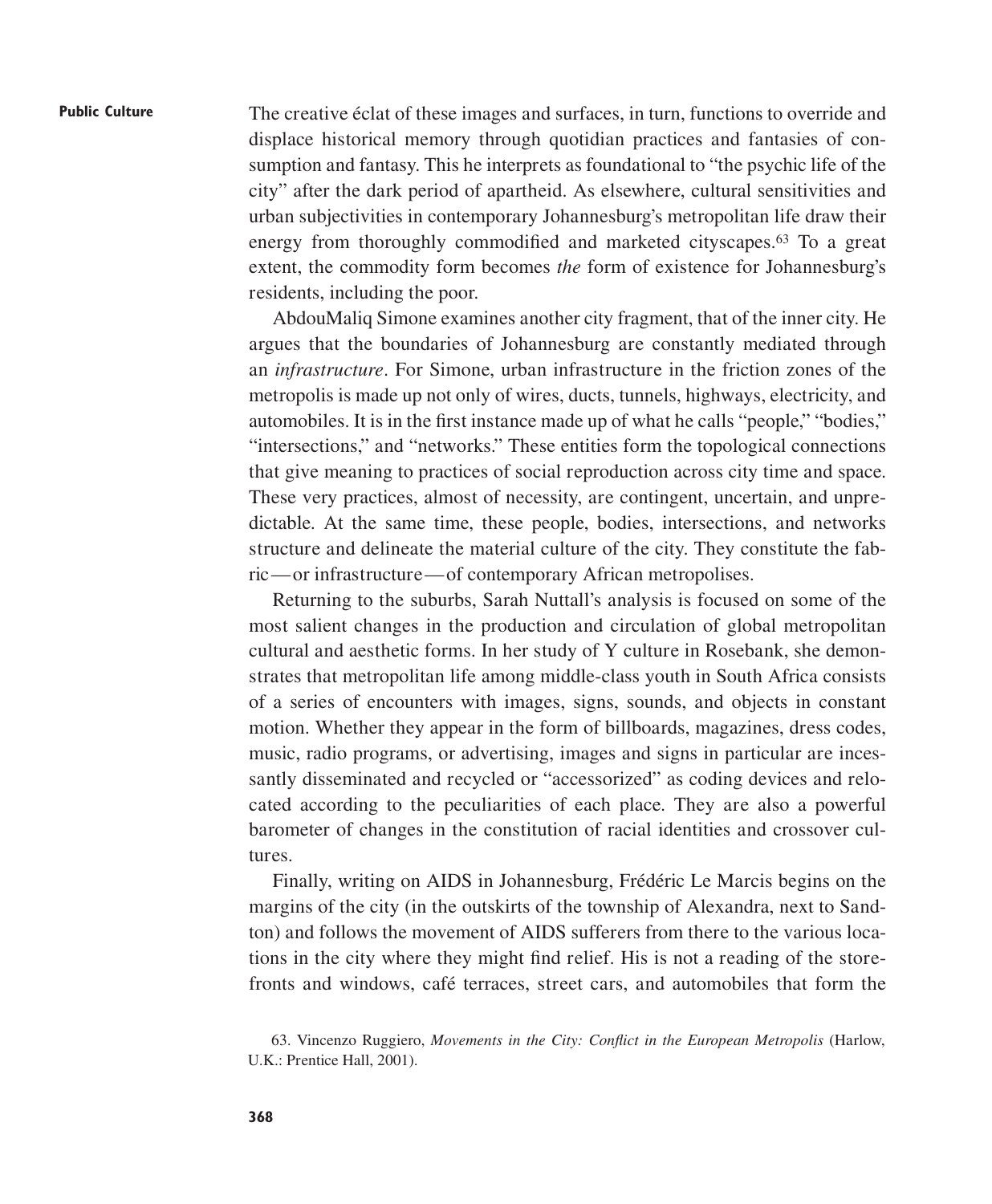letters of Benjamin's or de Certeau's alphabet of the city. The essay reveals a network and nodes of circulation and traces a geography of the city that is very different from the visible forms of circulation we see on its highways. In the process, he shows that the city is not simply a place of mobility. It can be read from different vantage points: from above, from below, or from in between its very surfaces. It can remain largely hidden, opaque and invisible, especially when seen from the point of view of the itinerant body of the sufferer. Its boundaries are permeable and stretched. They can be mapped only if we take seriously nonconventional urban itineraries.

What these four essays show is that Johannesburg has a tacit history. It is a history of the cultures that created it and that long years of apartheid and racial segregation have buried beneath the surfaces of the city. In fact, Johannesburg has all along been a polycentric and international city that has developed its own brand of cosmopolitan culture (built spaces; styles of architecture; social and cultural spaces such as cinemas, stores, parks, squares, music, religion, and even literature). As in many metropolises of the South, it is a city where splendor and squalor exist side by side and in which technologies of speed are dramatically changing people's experience of time, of space, and of self.64 Just as in Mumbai or Rio de Janeiro, each cultural stratum has brought an intricate system of interconnections to bear upon a hybrid history that continually permeates the present. Over the past quarter century, its boundaries have become so geographically and socially permeable and stretched that the city seems to have no fixed parts, no completeness, and almost no discrete center. Like the continent itself, it is an amalgam of often disjointed circulatory processes. Turning its back on the rigid rationalities of planning and racial separation, it has become, in spite of itself, a place of intermingling and improvisation. Its very porosity means that, released from the iron cage of apartheid, it can now continually fashion and refashion itself.

The second section we have called Voice-Lines. It consists of shorter pieces and interviews. Indeed, one way of invoking the city, of fashioning it, of bringing Johannesburg into being as a metropolis, is *to make it talk*. To generate the voices of the city itself is to venture into the realm of sensory intimation.65 It is—as we have found in the process of putting together this issue—not only to interpret monuments, images, built forms, and self histories. It is also to draw on wider

<sup>64.</sup> See Arjun Appadurai, "Deep Democracy: Urban Governmentality and the Horizon of Politics," *Public Culture* 14 (2002): 21–47; and Livio Sansone on Salvador de Bahia, *Blackness without Ethnicity* (New York: Palgrave MacMillan, 2003).

<sup>65.</sup> Amin and Thrift, *Cities*, 9.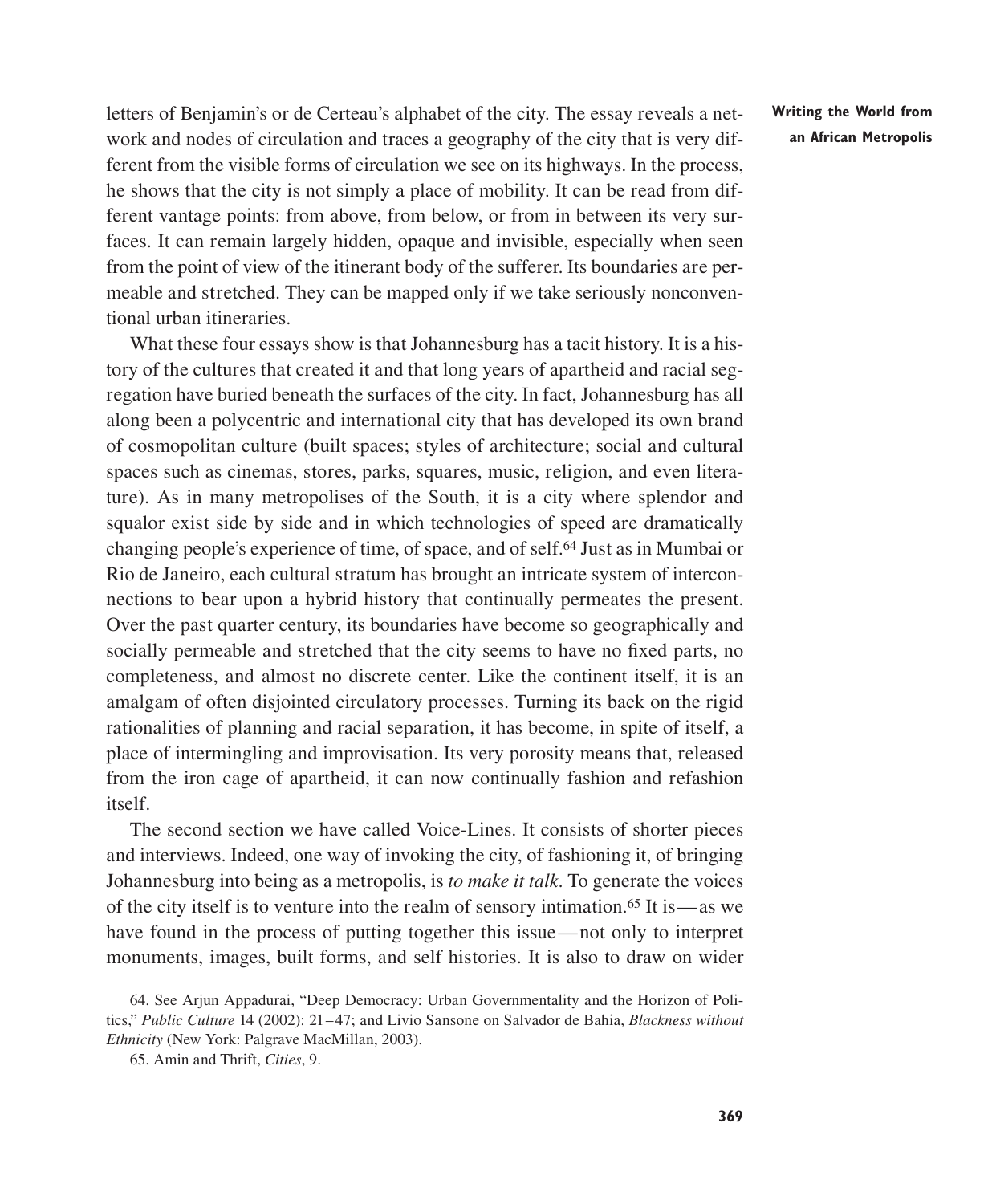styles of writing, vocabularies that are not always academic, and nonconventional itineraries and mappings, such as those of journalists, artists, architects, and young people.

These voice-lines point to themes and realities that very often have outpaced academic research. Mindful of what we wanted to do in this issue, and of the relative poverty of the available literature on the citiness of Johannesburg and the modernity of African life-forms, we revisited the essay form and the interview form—both critical pedagogies with a long history, though often discarded in mainstream academic practice. The interventions in this section are united not only by form and style but also by theme: each concerns the remapping of physical and imaginary public spaces of the city of Johannesburg.

John Matshikiza elaborates on the idea of the "unfinished city," which we alluded to above. He describes Johannesburg as a politically and racially charged city and the "humming terminus of a two-way street" between South Africa and cities on the rest of the continent—Lagos, Dar es Salaam, Nairobi, Lusaka, Luanda—cities to which many South Africans headed in exile ("thousands of ex-thieves, intellectuals, good-time boys and girls, nurses, teachers, jailbirds, gunslingers, and dedicated revolutionaries, they brought a new element of excitement, danger, and curiosity to Africa's cities").

In Dakar, Matshikiza learns about being African and being human (neither available to him in the dark concatenation of apartheid South Africa), a process he writes about not as an abstraction but as a thickly saturated mixed and remixed placement. Coming home to Johannesburg, city of his birth, he occupies it as an "African foreigner." In a delicate refolding back onto the first half of the essay, he writes about xenophobia, as Africans engage with one another across cities or via the realities and imaginations of Johannesburg. The essay also says much about the temporalities of here and elsewhere, home and exile. Matshikiza's voice which shifts as it recounts the city's political moments—is at its most distant in the present and its most intimate in the past, as if the freedom of the present itself represents a kind of estrangement. After all, it is in the present moment that he is free to be a stranger. The past is conveyed in the present tense, captured intensely in psychic time, where the immediacy of voice is most felt, most vivid.

In the next fragment that makes up the Voice-Lines section, Nsizwa Dlamini and Grace Khunou, two young South Africans who represent the postapartheid generation after Matshikiza's, discuss the township in the city and the city in the township. Their voices draw out the extent to which cities must be negotiated but also how citiness, for them, has to do with the idea of motion—not the simple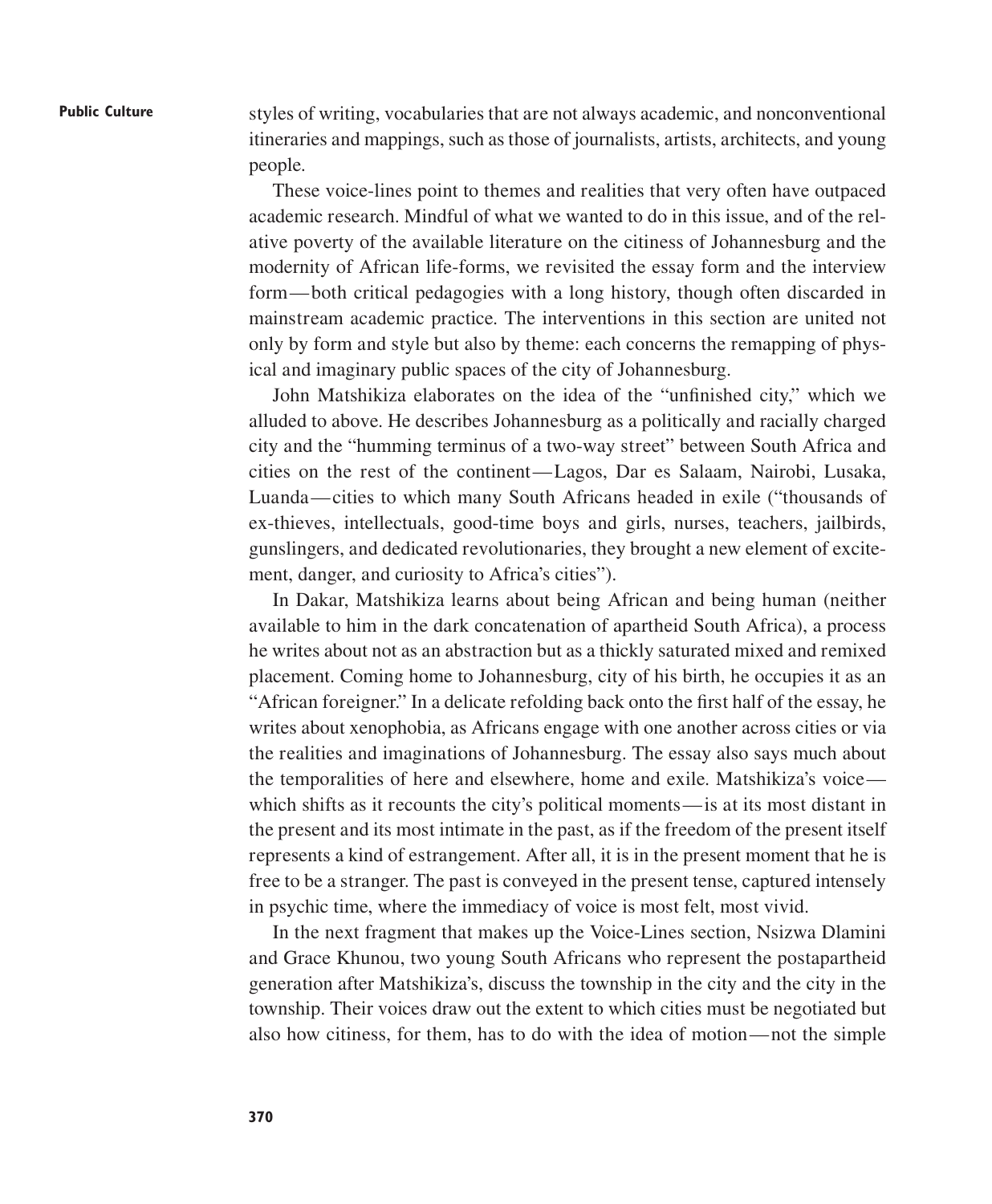traversal of space, the act of going from here to there, but the negotiation of several disparate sites and zones, in which they may behave in different ways. To move through the city, to be mobile, is to defeat apartheid's spatial design, which sought to render black people static. Thus these young city dwellers in motion reinvent the geography of the township in the city, putting disparate places next to each other, creating personal maps. The spaces across which people perpetually move and commute to and from become different things to different people and produce new cultures of invention and commodification well beyond the temporal geographies of the apartheid moment.

The final three interventions engage with the built spaces of the city. Mark Gevisser discusses the shaping of new public spaces from the dark places of the city's past. He examines how four city prisons are forming the site of South Africa's new Constitutional Court in Hillbrow, Johannesburg. Gevisser works with the notion of how modern cities create simulacra of democratic public space to represent an ethos out of which the city is developing. The struggle to find a form to express the new city is one that Lindsay Bremner vividly engages with in her short essay. Bremner discusses the final designs in an architectural competition for the remaking of a historical public space in Kliptown, Soweto. The architectural competition held for the development of Freedom Square offered architects and designers an opportunity to construct "a new urban democracy in South Africa." Bremner reads building in terms more of topography than of landscape, as a Deleuzian, continuous, folded surface of experience.

In the interview with Johannesburg architect and artist Rodney Place, Johannesburg is again seen and imagined as being a city-in-formation. The architect/ artist chooses spaces from which to take up different viewpoints, accepting neither their given meanings nor functions. Place combines physical acts with acts of imagination, unearths spatial and territorial clichés, "agitating them with language." In part, he reclaims the modernist structures of Johannesburg, detaching them from their original ideological aims and meanings, letting them exist in pure physicality, since their instructional intentions are redundant to people already social and urban in their habits. Place describes South Africa's urban landscapes as inherited machines—up-for-grabs territorial frames waiting for waves of (cultural) occupation, the *friche* waiting to happen. He advocates an "ordinary urbanism," vernacular landscapes versus the impositions of a "social vision."